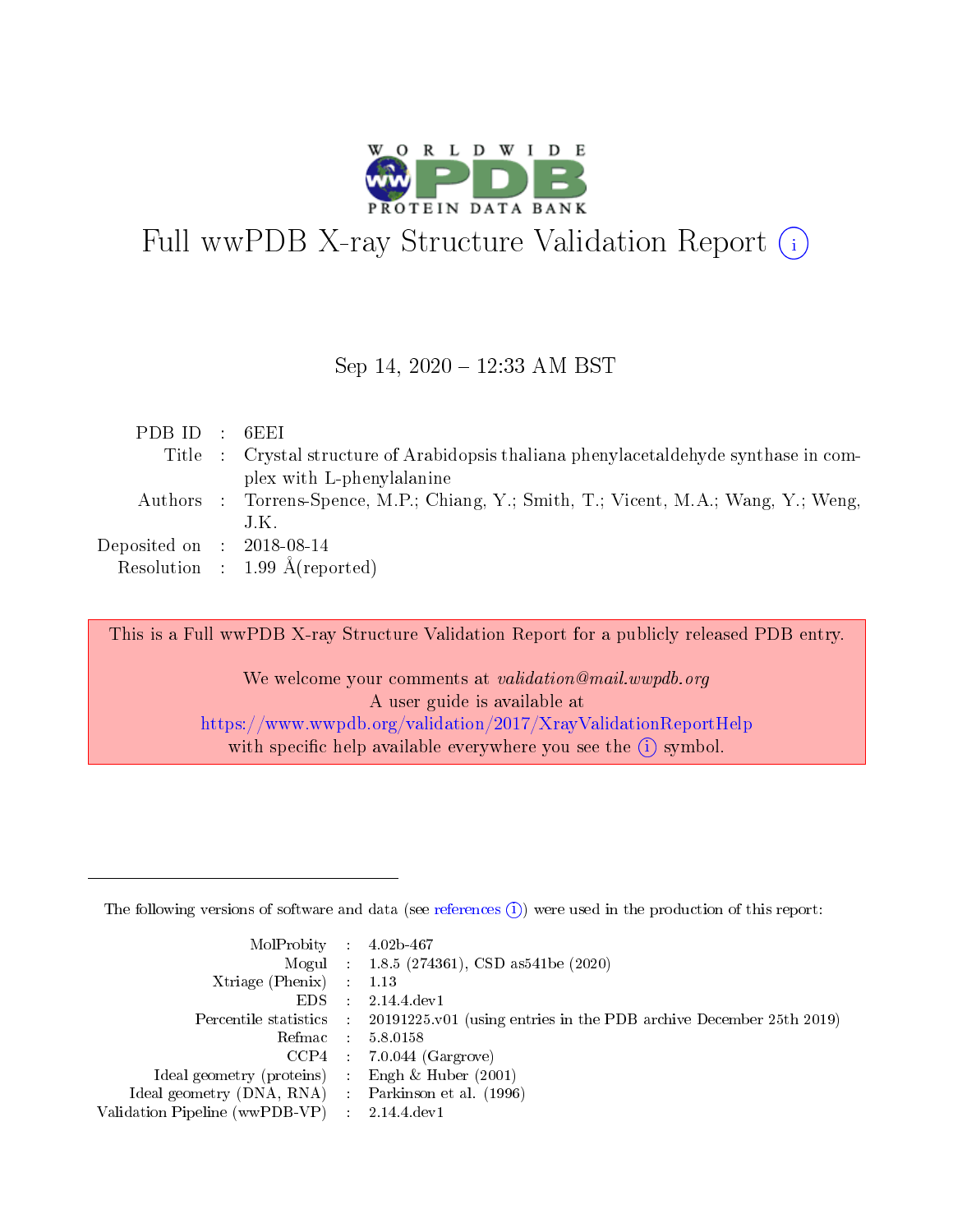# 1 [O](https://www.wwpdb.org/validation/2017/XrayValidationReportHelp#overall_quality)verall quality at a glance  $(i)$

The following experimental techniques were used to determine the structure: X-RAY DIFFRACTION

The reported resolution of this entry is 1.99 Å.

Percentile scores (ranging between 0-100) for global validation metrics of the entry are shown in the following graphic. The table shows the number of entries on which the scores are based.



| Metric                | Whole archive<br>$(\#\mathrm{Entries})$ | Similar resolution<br>$(\#\text{Entries},\,\text{resolution}\,\,\text{range}(\textup{\AA}))$ |
|-----------------------|-----------------------------------------|----------------------------------------------------------------------------------------------|
| $R_{free}$            | 130704                                  | $8085(2.00-2.00)$                                                                            |
| Clashscore            | 141614                                  | $9178(2.00-2.00)$                                                                            |
| Ramachandran outliers | 138981                                  | $9054(2.00-2.00)$                                                                            |
| Sidechain outliers    | 138945                                  | $9053(2.00-2.00)$                                                                            |
| RSRZ outliers         | 127900                                  | $7900(2.00-2.00)$                                                                            |

The table below summarises the geometric issues observed across the polymeric chains and their fit to the electron density. The red, orange, yellow and green segments on the lower bar indicate the fraction of residues that contain outliers for  $>=3, 2, 1$  and 0 types of geometric quality criteria respectively. A grey segment represents the fraction of residues that are not modelled. The numeric value for each fraction is indicated below the corresponding segment, with a dot representing fractions  $\epsilon=5\%$  The upper red bar (where present) indicates the fraction of residues that have poor fit to the electron density. The numeric value is given above the bar.

| Mol | $C$ hain   Length | Quality of chain |     |                 |
|-----|-------------------|------------------|-----|-----------------|
|     | 490               | 2%<br>74%        | 20% | .5%             |
|     | 490               | 7%<br>77%        | 19% | $\cdot$ $\cdot$ |

The following table lists non-polymeric compounds, carbohydrate monomers and non-standard residues in protein, DNA, RNA chains that are outliers for geometric or electron-density-fit criteria:

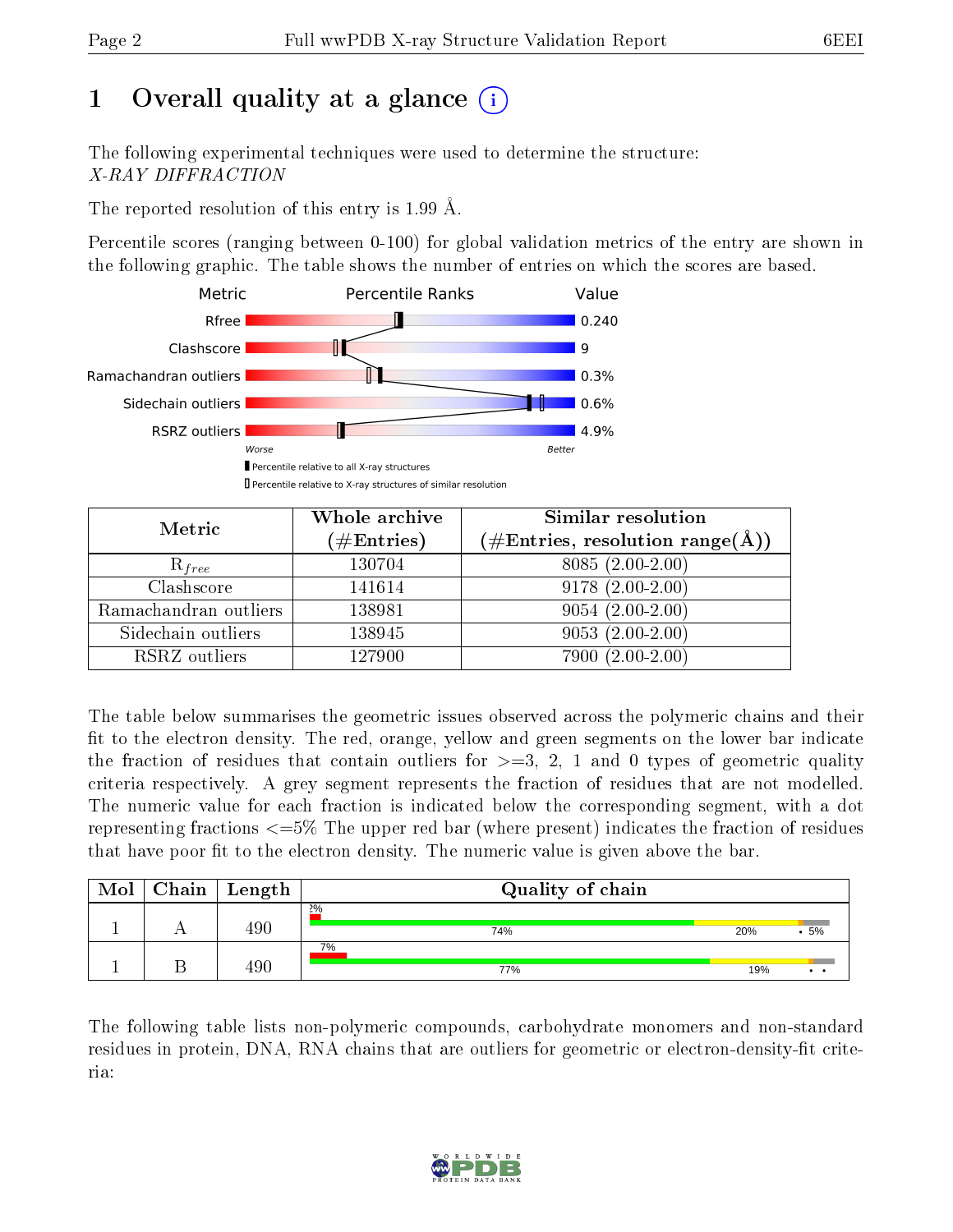| Mol |     |     |  |   | Type   Chain   Res   Chirality   Geometry   Clashes   Electron density |
|-----|-----|-----|--|---|------------------------------------------------------------------------|
|     | PHE | 502 |  |   |                                                                        |
|     | PHE | 502 |  | - |                                                                        |

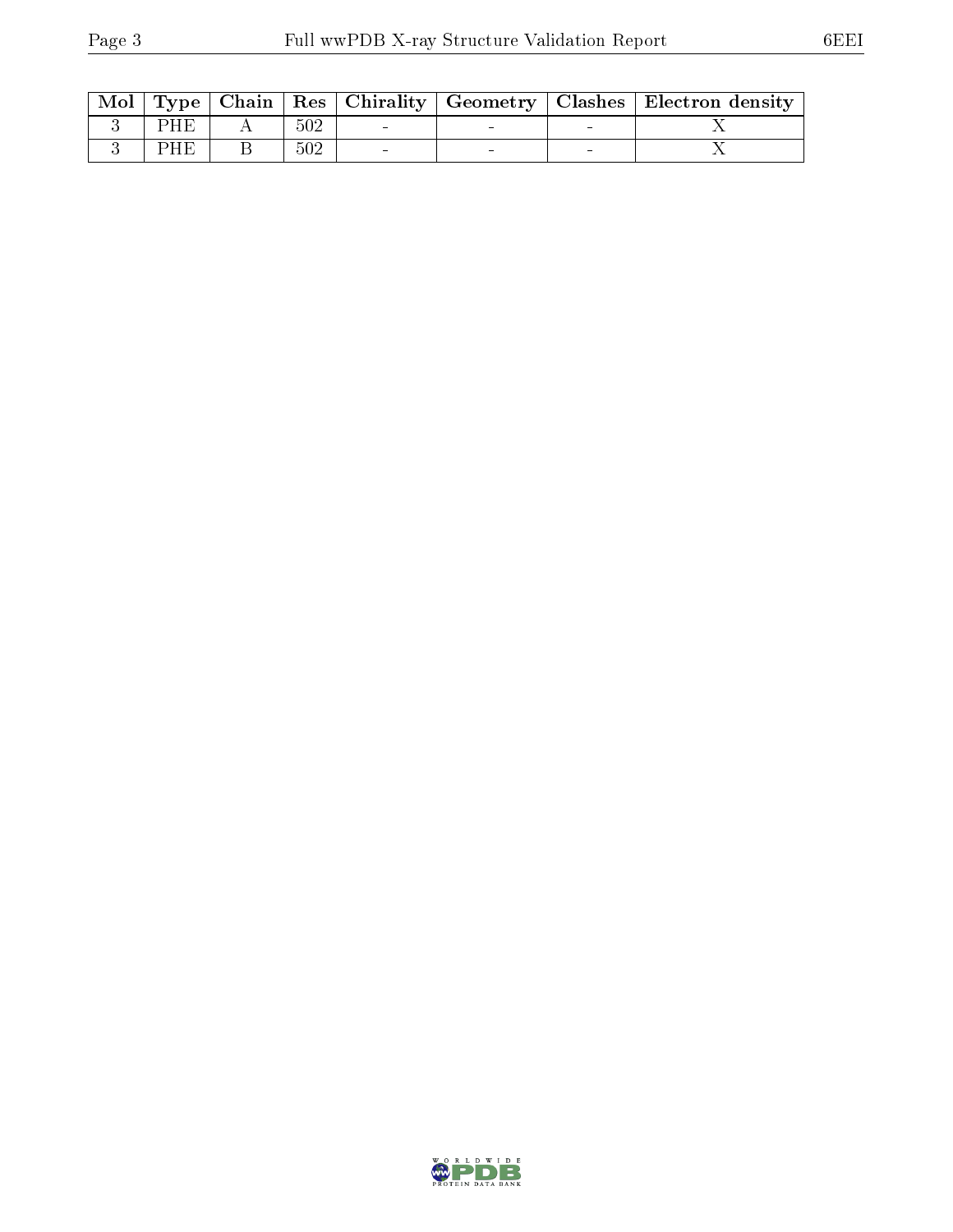# 2 Entry composition (i)

There are 4 unique types of molecules in this entry. The entry contains 7681 atoms, of which 26 are hydrogens and 0 are deuteriums.

In the tables below, the ZeroOcc column contains the number of atoms modelled with zero occupancy, the AltConf column contains the number of residues with at least one atom in alternate conformation and the Trace column contains the number of residues modelled with at most 2 atoms.

Molecule 1 is a protein called Tyrosine decarboxylase 1.

| $\bf{Mol}$ $\parallel$ | Chain   Residues |               | Atoms                        |   |                  |                         |    | $\text{ZeroOcc}$   AltConf   Trace |  |
|------------------------|------------------|---------------|------------------------------|---|------------------|-------------------------|----|------------------------------------|--|
|                        | 466              | Total<br>3696 | $\mathbf{C}$<br>2366 622 690 |   | $\left( \right)$ | $\mathbf{P} \mathbf{S}$ | 17 |                                    |  |
|                        | 471              | Total<br>3723 | $C_{\perp}$<br>2384          | N | 624 697 1        | $\mathbf{p}$            | 17 |                                    |  |

• Molecule 2 is SULFATE ION (three-letter code: SO4) (formula: O<sub>4</sub>S).



|  | Mol   Chain   Residues | Atoms     | $ZeroOcc$   AltConf |
|--|------------------------|-----------|---------------------|
|  |                        | Total O S |                     |
|  |                        | Total O S |                     |

• Molecule 3 is PHENYLALANINE (three-letter code: PHE) (formula:  $C_9H_{11}NO_2$ ).

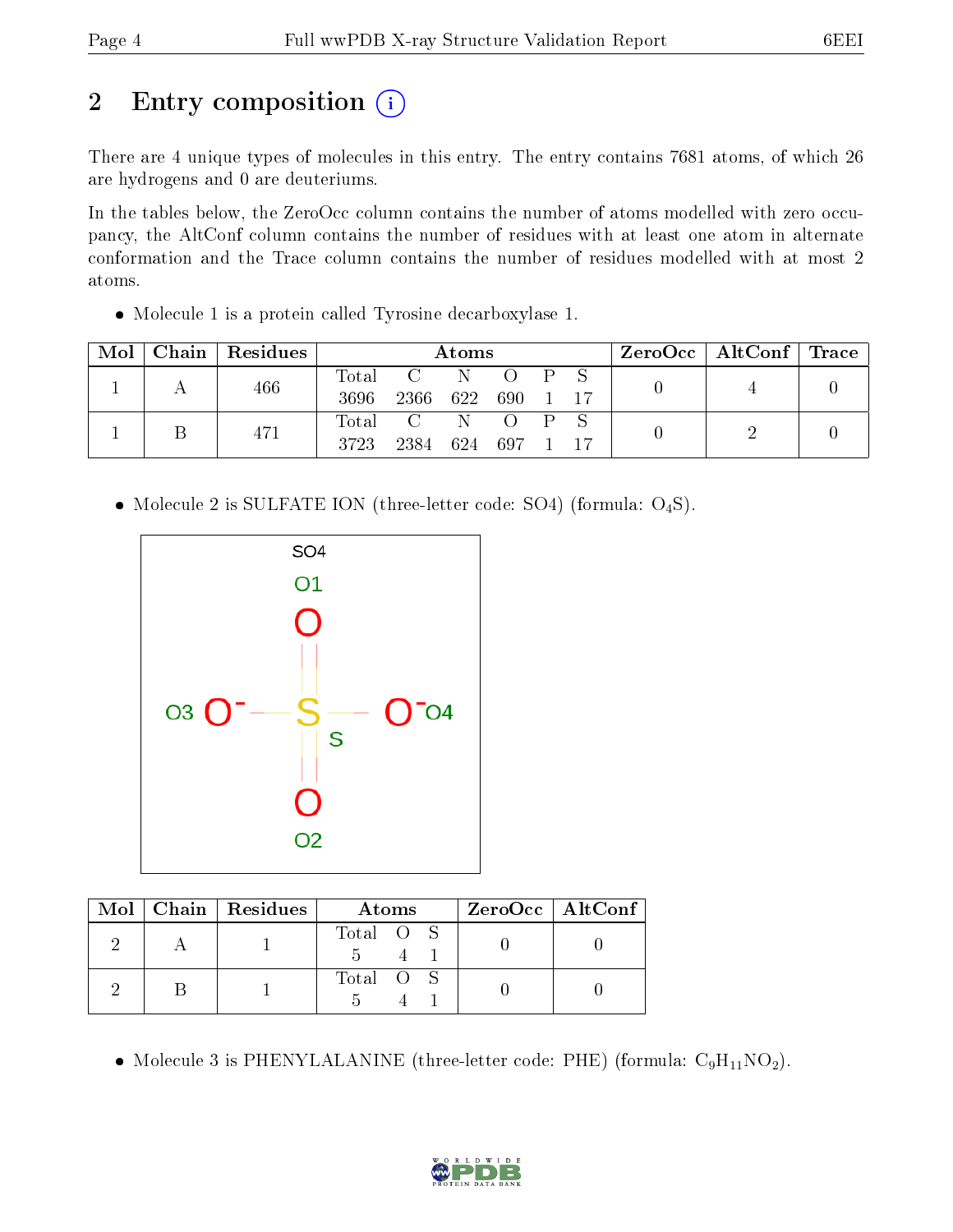

|  |  | $Mol$   Chain   Residues | Atoms         |  |  |  |  | $\rm ZeroOcc \mid AltConf \mid$ |  |  |
|--|--|--------------------------|---------------|--|--|--|--|---------------------------------|--|--|
|  |  |                          | Total C H N O |  |  |  |  |                                 |  |  |
|  |  |                          | 23 9 11 1 2   |  |  |  |  |                                 |  |  |
|  |  |                          | Total C H N O |  |  |  |  |                                 |  |  |
|  |  | 23 9 11 1 2              |               |  |  |  |  |                                 |  |  |

• Molecule 4 is water.

|  | Mol   Chain   Residues | Atoms                    | $ZeroOcc \   \ AltConf \  $ |
|--|------------------------|--------------------------|-----------------------------|
|  | 102                    | Total O<br>102 102       |                             |
|  | $100\,$                | Total H O<br>100<br>104. |                             |

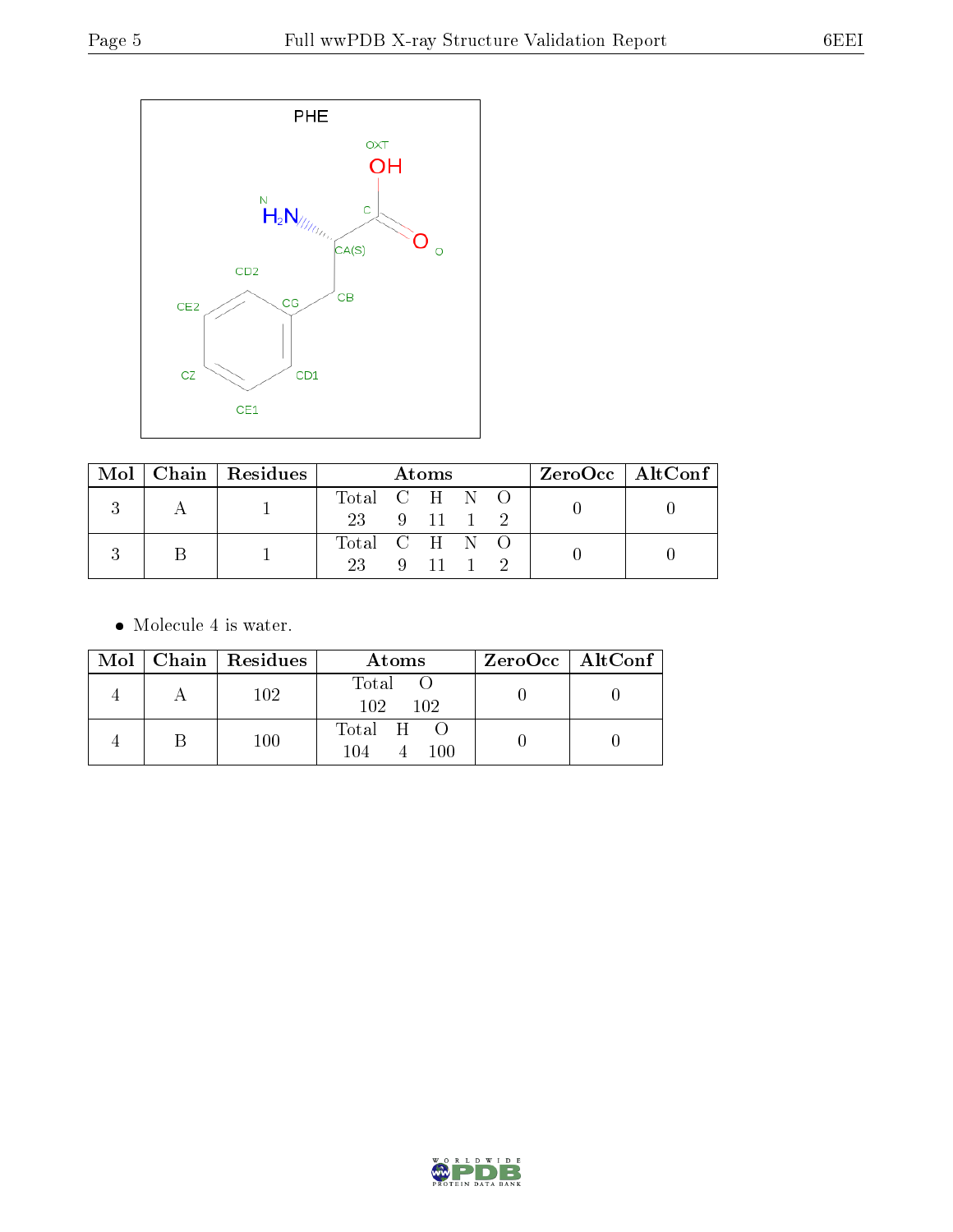# 3 Residue-property plots  $(i)$

These plots are drawn for all protein, RNA, DNA and oligosaccharide chains in the entry. The first graphic for a chain summarises the proportions of the various outlier classes displayed in the second graphic. The second graphic shows the sequence view annotated by issues in geometry and electron density. Residues are color-coded according to the number of geometric quality criteria for which they contain at least one outlier: green  $= 0$ , yellow  $= 1$ , orange  $= 2$  and red  $= 3$  or more. A red dot above a residue indicates a poor fit to the electron density ( $\text{RSRZ} > 2$ ). Stretches of 2 or more consecutive residues without any outlier are shown as a green connector. Residues present in the sample, but not in the model, are shown in grey.



• Molecule 1: Tyrosine decarboxylase 1

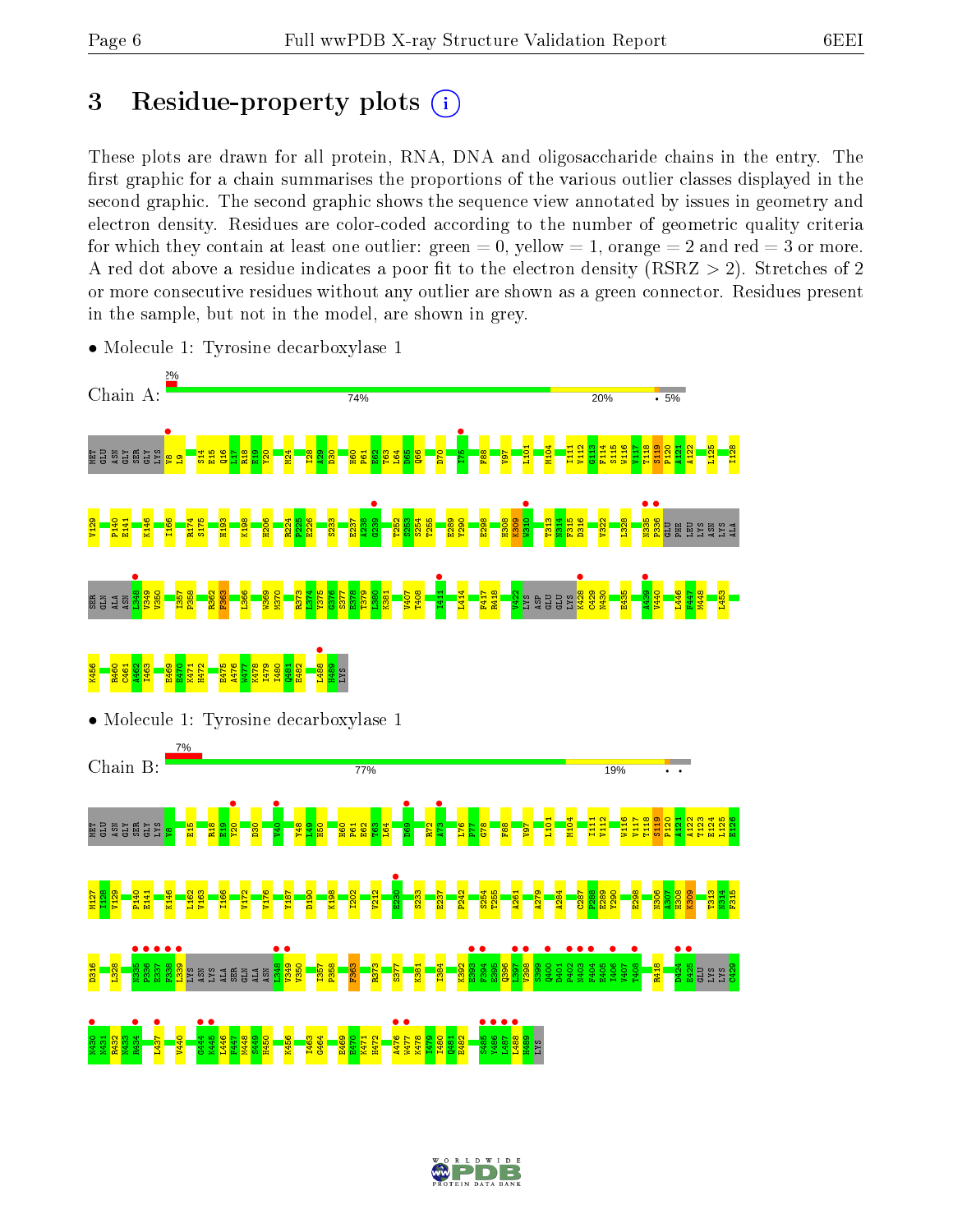# 4 Data and refinement statistics  $(i)$

| Property                                                         | Value                                           | Source     |
|------------------------------------------------------------------|-------------------------------------------------|------------|
| Space group                                                      | P 21 21 21                                      | Depositor  |
| Cell constants                                                   | $106.79\text{\AA}$ $115.90\text{\AA}$<br>78.06Å | Depositor  |
| a, b, c, $\alpha$ , $\beta$ , $\gamma$                           | $90.00^{\circ}$ $90.00^{\circ}$ $90.00^{\circ}$ |            |
| Resolution $(A)$                                                 | $78.54 - 1.99$                                  | Depositor  |
|                                                                  | 78.54<br>$-1.99$                                | <b>EDS</b> |
| % Data completeness                                              | 94.9 (78.54-1.99)                               | Depositor  |
| (in resolution range)                                            | $95.3(78.54-1.99)$                              | <b>EDS</b> |
| $R_{merge}$                                                      | (Not available)                                 | Depositor  |
| $\mathrm{R}_{sym}$                                               | (Not available)                                 | Depositor  |
| $\langle I/\sigma(I) \rangle^{-1}$                               | $1.52$ (at 1.98Å)                               | Xtriage    |
| Refinement program                                               | PHENIX 1.12 2829                                | Depositor  |
|                                                                  | $0.205$ , $0.240$                               | Depositor  |
| $R, R_{free}$                                                    | $0.206$ ,<br>0.240                              | DCC        |
| $\mathcal{R}_{free}$ test set                                    | $3240$ reflections $(5.06\%)$                   | wwPDB-VP   |
| Wilson B-factor $(A^2)$                                          | 41.1                                            | Xtriage    |
| Anisotropy                                                       | 0.525                                           | Xtriage    |
| Bulk solvent $k_{sol}(\text{e}/\text{A}^3), B_{sol}(\text{A}^2)$ | $0.28$ , 39.6                                   | <b>EDS</b> |
| L-test for twinning <sup>2</sup>                                 | $< L >$ = 0.48, $< L2$ = 0.32                   | Xtriage    |
| Estimated twinning fraction                                      | No twinning to report.                          | Xtriage    |
| $F_o, F_c$ correlation                                           | 0.96                                            | <b>EDS</b> |
| Total number of atoms                                            | 7681                                            | wwPDB-VP   |
| Average B, all atoms $(A^2)$                                     | 62.0                                            | wwPDB-VP   |

Xtriage's analysis on translational NCS is as follows: The largest off-origin peak in the Patterson function is  $4.39\%$  of the height of the origin peak. No significant pseudotranslation is detected.

<sup>&</sup>lt;sup>2</sup>Theoretical values of  $\langle |L| \rangle$ ,  $\langle L^2 \rangle$  for acentric reflections are 0.5, 0.333 respectively for untwinned datasets, and 0.375, 0.2 for perfectly twinned datasets.



<span id="page-6-1"></span><span id="page-6-0"></span><sup>1</sup> Intensities estimated from amplitudes.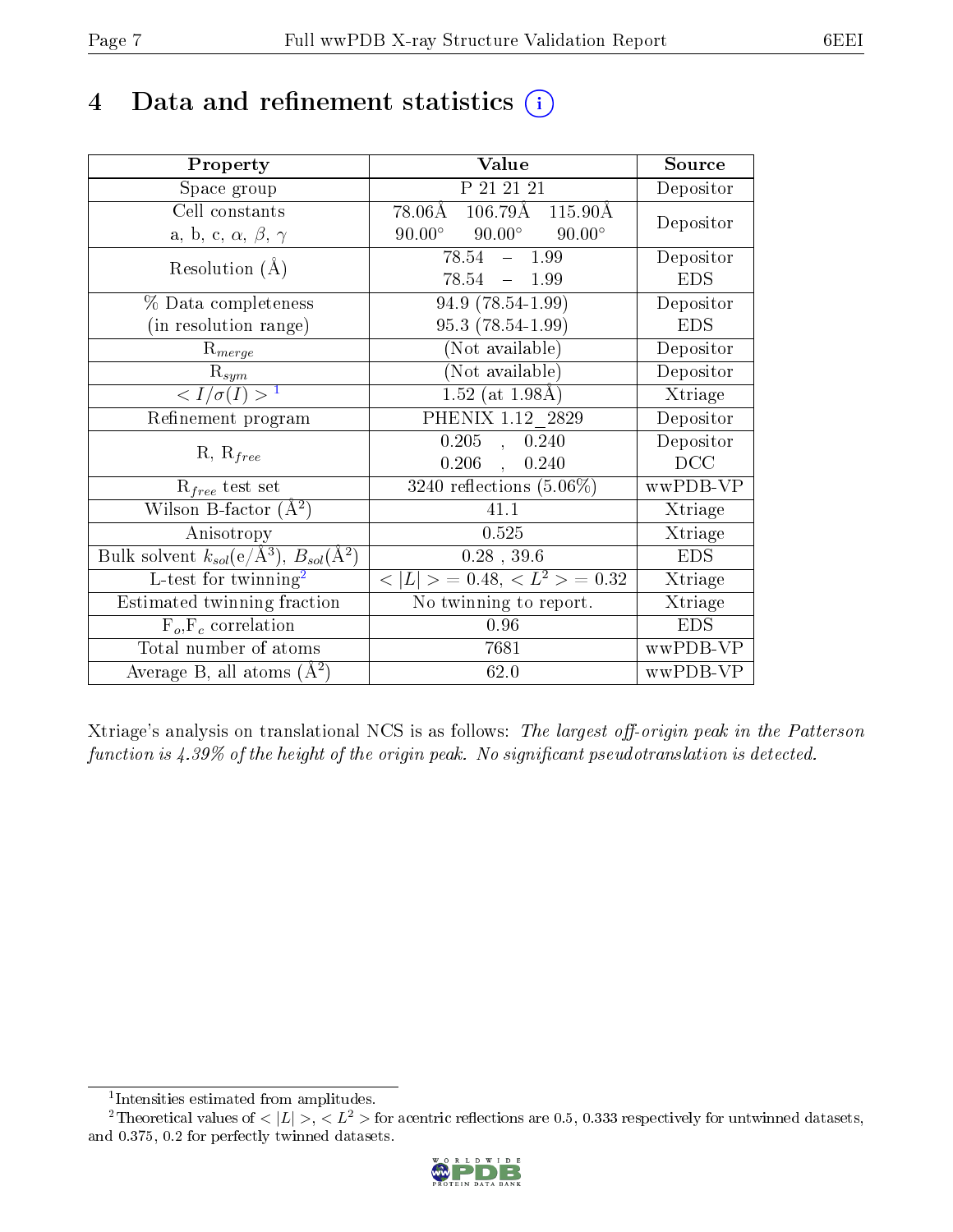# 5 Model quality  $(i)$

## 5.1 Standard geometry  $(i)$

Bond lengths and bond angles in the following residue types are not validated in this section: LLP, SO4

The Z score for a bond length (or angle) is the number of standard deviations the observed value is removed from the expected value. A bond length (or angle) with  $|Z| > 5$  is considered an outlier worth inspection. RMSZ is the root-mean-square of all Z scores of the bond lengths (or angles).

|     | Chain |      | <b>Bond lengths</b> | Bond angles |             |  |
|-----|-------|------|---------------------|-------------|-------------|--|
| Mol |       | RMSZ | $\# Z  > 5$         | RMSZ        | $\# Z  > 5$ |  |
|     |       | 0.31 | 0/3755              | 0.48        | 0/5102      |  |
|     | R     | 0.31 | 0/3783              | 0.47        | 0/5141      |  |
| AH  | АH    | 0.31 | 7538                | 0.48        | 10243       |  |

There are no bond length outliers.

There are no bond angle outliers.

There are no chirality outliers.

There are no planarity outliers.

### $5.2$  Too-close contacts  $(i)$

In the following table, the Non-H and H(model) columns list the number of non-hydrogen atoms and hydrogen atoms in the chain respectively. The H(added) column lists the number of hydrogen atoms added and optimized by MolProbity. The Clashes column lists the number of clashes within the asymmetric unit, whereas Symm-Clashes lists symmetry related clashes.

| Mol | Chain |      | $\mid$ Non-H $\mid$ H(model) | H(added) |     | $Clashes$   Symm-Clashes |
|-----|-------|------|------------------------------|----------|-----|--------------------------|
|     |       | 3696 |                              | 3669     | 77  |                          |
|     | В     | 3723 |                              | 3688     | 75  |                          |
| 2   |       |      |                              |          |     |                          |
| 2   | R     | 5    |                              |          |     |                          |
| 3   |       | 12   |                              |          |     |                          |
| 3   | B     | 12   |                              |          |     |                          |
|     |       | 102  |                              |          | 5   |                          |
|     | В     | 100  |                              |          | ച   |                          |
| All |       | 7655 | 26                           | 7373     | 139 |                          |

The all-atom clashscore is defined as the number of clashes found per 1000 atoms (including hydrogen atoms). The all-atom clashscore for this structure is 9.

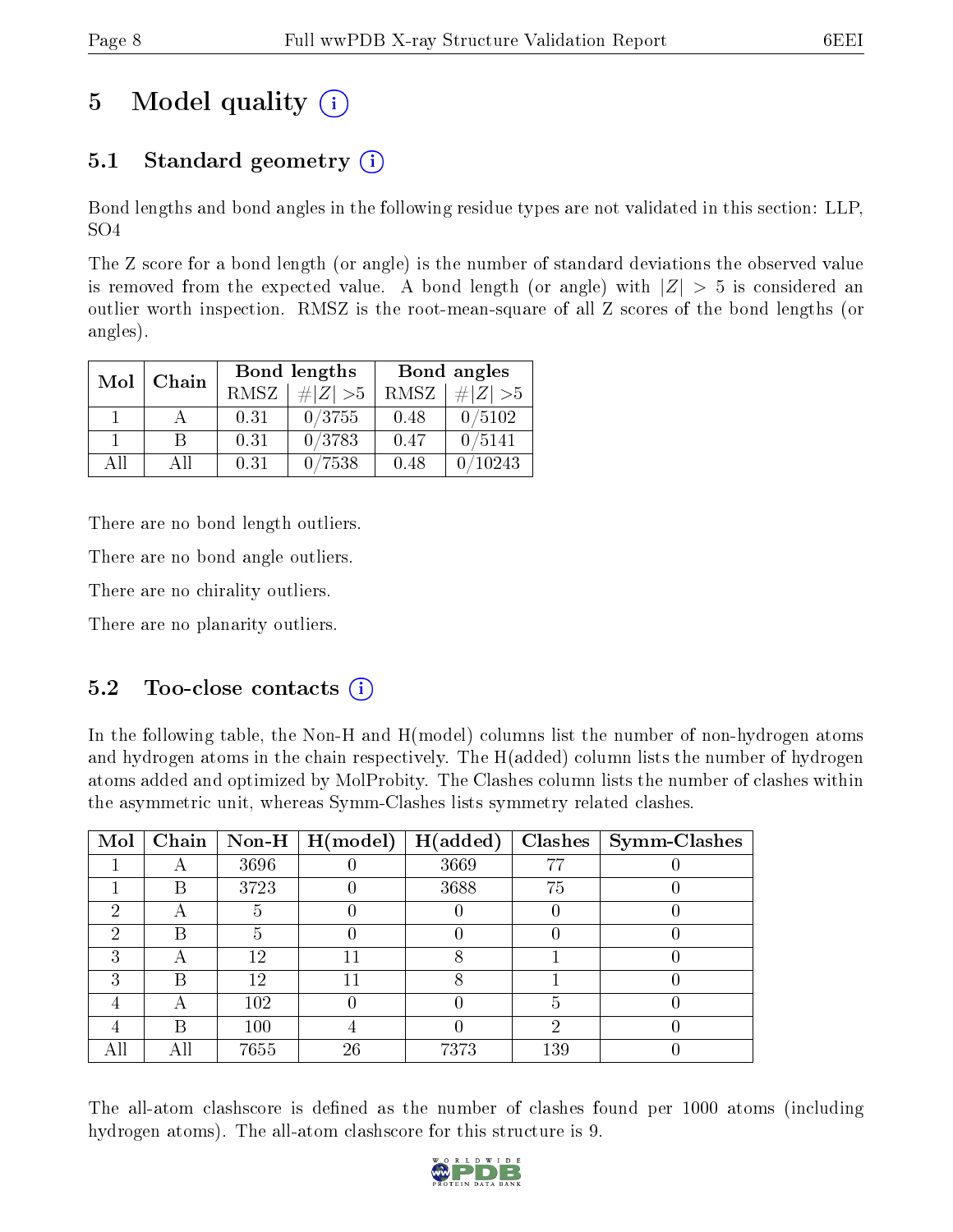|                                    |                               | Interatomic       | Clash         |
|------------------------------------|-------------------------------|-------------------|---------------|
| Atom-1                             | Atom-2                        | distance $(A)$    | overlap $(A)$ |
| 1: A:63:THR:HG23<br>1: A:66: GLN:H |                               | 1.33              | 0.94          |
| 1:B:124:GLU:HA                     | 1:B:127:MET:HE3               | 1.50              | 0.91          |
| 1:B:124:GLU:HA                     | 1:B:127:MET:CE                | 2.10              | 0.80          |
| 1:A:193:HIS:HD2                    | 1:A:252:THR:HG21              | 1.51              | 0.74          |
| 1:A:254:SER:HB2                    | 1: A:408:THR:HG21             | 1.69              | 0.72          |
| 1: A: 166: ILE: HD11               | 1:B:202:ILE:HG23              | 1.73              | 0.71          |
| 1:B:20:TYR:HD2                     | 1:B:64:LEU:HD22               | 1.55              | 0.69          |
| 1:A:308:HIS:HA                     | 1:A:313:THR:O                 | 1.94              | 0.67          |
| 1:B:123:THR:HG22                   | 1:B:127:MET:HE2               | 1.76              | 0.67          |
| 1: A:30: ASP:OD1                   | 1:B:18:ARG:NH2                | 2.27              | 0.67          |
| 1:B:488:LEU:HD23                   | 1:B:488:LEU:O                 | 1.96              | 0.66          |
| 1:A:488:LEU:HD23                   | 1:A:488:LEU:O                 | 1.95              | 0.66          |
| 1:B:339:LEU:H                      | 1:B:339:LEU:HD23              | 1.61              | 0.65          |
| 1:B:15:GLU:OE1                     | 1:B:18:ARG:NH1                | $\overline{2.30}$ | 0.65          |
| 1: A: 166: ILE: CD1                | 1:B:202:ILE:HG23              | 2.26              | 0.65          |
| 1:A:469:GLU:OE1                    | 1:A:471:LYS:HE3               | 1.97              | 0.64          |
| 1: A:448:MET:HE3                   | 1: A:460:ARG:O                | 1.99              | 0.63          |
| 1:A:114:PHE:O                      | 1:A:115:SER:OG                | 2.08              | 0.63          |
| $1: A:8:VAL:$ <sup>O</sup>         | $1: A:16: \overline{GLN:NE2}$ | 2.30              | 0.63          |
| 1: A:9: LEU: HD11                  | 1:B:97:VAL:HG11               | 1.82              | 0.62          |
| 1:B:469:GLU:OE1                    | 1:B:471:LYS:HE3               | 2.00              | 0.62          |
| 1:B:254:SER:O                      | 1:B:255:THR:HG22              | 2.00              | 0.62          |
| 1:A:254:SER:O                      | 1: A: 255: THR: HG22          | 2.01              | 0.61          |
| 1: A:428: LYS:O                    | 1: A:429: CYS:HB2             | 1.99              | 0.60          |
| 1:B:122:ALA:HA                     | 1:B:363:PHE:CE1               | 2.36              | 0.59          |
| 1:B:261:ALA:HB3                    | 4:B:636:HOH:O                 | 2.02              | 0.59          |
| 1: A:373:ARG:NE                    | 1:B:62:GLU:OE1                | 2.33              | 0.59          |
| 1:B:20:TYR:CD2                     | 1:B:64:LEU:HD22               | 2.36              | 0.58          |
| 1:A:475:GLU:O                      | 1: A:479: ILE: HD13           | 2.04              | 0.58          |
| 1:B:123:THR:HG22                   | 1:B:127:MET:CE                | 2.31              | 0.58          |
| 1:B:88:PHE:CD2                     | 1:B:463:ILE:HD13              | 2.38              | 0.57          |
| 1:A:357:ILE:HB                     | 1: A: 358: PRO: HD3           | 1.87              | 0.57          |
| 1:A:322:VAL:HG11                   | 1:A:328:LEU:HD11              | 1.86              | 0.56          |
| 1:A:14:SER:OG                      | 1: A:15: GLU:OE2              | 2.19              | 0.56          |
| 1:A:224:ARG:HG2                    | 1: A:226: GLU:OE2             | 2.05              | 0.56          |
| 1:B:141:GLU:OE2                    | 1:B:146:LYS:HE2               | 2.05              | 0.56          |
| 1:B:315:PHE:CE2                    | 1:B:316:ASP:HB3               | 2.41              | 0.55          |
| 1: A: 357: ILE: HD12               | 1:B:202:ILE:HD13              | 1.87              | 0.55          |
| 1:A:255:THR:O                      | 1:A:255:THR:HG23              | 2.08              | 0.54          |
| 1:B:440:VAL:CG1                    | 1:B:446:LEU:HD11              | 2.37              | 0.54          |

All (139) close contacts within the same asymmetric unit are listed below, sorted by their clash magnitude.

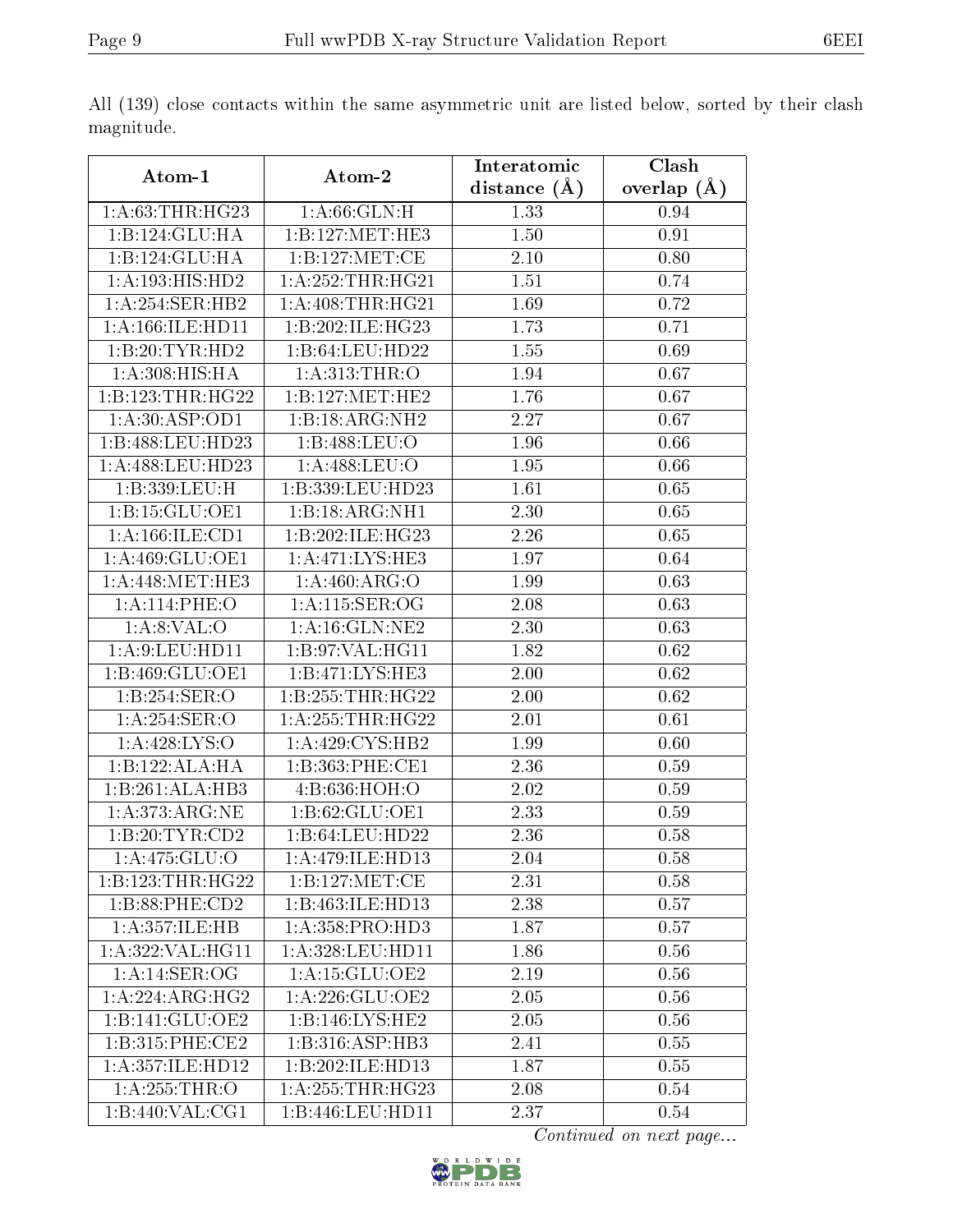| Continuou jiom protivus pugo |                     | Interatomic    | Clash         |
|------------------------------|---------------------|----------------|---------------|
| Atom-1                       | Atom-2              | distance $(A)$ | overlap $(A)$ |
| 1:A:407:VAL:CG2              | 1:A:418:ARG:HG2     | 2.38           | 0.54          |
| 1: A:377: SER: O             | 1:A:381:LYS:HG3     | 2.07           | 0.54          |
| 1:B:255:THR:O                | 1:B:255:THR:HG23    | 2.07           | 0.54          |
| 1: A:116:TRP:CE2             | 1:A:120:PRO:HB3     | 2.43           | 0.54          |
| 1: A: 198: LYS: HD3          | 4:B:606:HOH:O       | 2.08           | 0.54          |
| 1:B:308:HIS:HA               | 1:B:313:THR:O       | 2.09           | 0.52          |
| 1:B:392:LYS:O                | 1:B:396[B]:GLN:HG3  | 2.10           | $0.52\,$      |
| 1:B:72:ARG:HA                | 1:B:76:LEU:HD12     | 1.91           | 0.52          |
| 1:A:18:ARG:NH2               | 1:B:30:ASP:OD1      | 2.42           | 0.52          |
| 1:A:112:VAL:HG13             | 1:A:112:VAL:O       | 2.09           | 0.52          |
| 1:B:187:TYR:HE1              | 1:B:242:PRO:HB3     | 1.75           | $0.51\,$      |
| 1:B:437:LEU:HD22             | 1:B:450:HIS:HB3     | 1.93           | 0.51          |
| 1:B:112:VAL:HG23             | 1:B:112:VAL:O       | 2.09           | 0.51          |
| 1:B:125:LEU:O                | 1:B:129:VAL:HG22    | 2.11           | $0.51\,$      |
| 1:B:187:TYR:CE1              | 1:B:242:PRO:HB3     | 2.46           | 0.51          |
| 1:B:440:VAL:HG11             | 1:B:446:LEU:HD11    | 1.92           | 0.51          |
| 1:A:101:LEU:HD11             | 1:B:20:TYR:HB3      | 1.92           | 0.50          |
| 1:A:430:ASN:HB2              | 1:A:435:GLU:OE2     | 2.12           | 0.50          |
| 1:A:476:ALA:O                | 1:A:480:ILE:HG13    | 2.12           | 0.50          |
| 1:A:122:ALA:HA               | 1: A: 363: PHE: CE1 | 2.47           | 0.50          |
| 1:A:15:GLU:OE1               | 1: A: 18: ARG: NH1  | 2.45           | 0.50          |
| 1:B:432:ARG:HD2              | 1:B:432:ARG:N       | 2.27           | 0.50          |
| 1: A:448:MET:CE              | 1: A:461: CYS:HB2   | 2.42           | 0.49          |
| 1:B:357:ILE:HB               | 1: B: 358: PRO: HD3 | 1.94           | 0.49          |
| 1: A:309: LLP:H4'1           | 3:A:502:PHE:N       | 2.28           | 0.49          |
| 1:A:70:ASP:OD1               | 1:B:373:ARG:NH1     | 2.46           | 0.49          |
| 1:B:377:SER:O                | 1: B:381: LYS: HG3  | 2.13           | 0.49          |
| 1:B:398:VAL:HG22             | 1:B:477:TRP:CZ3     | 2.49           | 0.48          |
| 1: A:141: GLU:OE2            | 1:A:146:LYS:HE2     | 2.14           | 0.48          |
| 1:A:471:LYS:HG3              | 1:A:472:HIS:N       | 2.28           | 0.48          |
| 1:A:118:THR:O                | 1: A:119: SER: HB2  | 2.13           | 0.48          |
| 1:B:111:ILE:C                | 1:B:111:ILE:HD12    | 2.35           | 0.47          |
| 1:B:172:VAL:O                | 1:B:176:VAL:HG22    | 2.14           | 0.47          |
| 1:A:440:VAL:CG1              | 1:A:446:LEU:HD11    | 2.45           | 0.47          |
| 1:B:140:PRO:H <sub>G3</sub>  | 1:B:298:GLU:HA      | 1.96           | 0.47          |
| 1:B:48:TYR:OH                | 1:B:78:GLY:HA3      | 2.14           | 0.47          |
| 1: A:233: SER: O             | 1:A:237:GLU:HG3     | 2.14           | 0.47          |
| 1: A:24: MET:O               | 1:A:28:ILE:HG13     | 2.14           | 0.47          |
| 1:A:125:LEU:O                | 1: A:129: VAL:HG22  | 2.14           | 0.47          |
| 1: A:63:THR:HG23             | 1: A:66: GLN:N      | 2.15           | 0.46          |
| 1: B: 116: TRP: CE2          | 1:B:120:PRO:HB3     | 2.51           | 0.46          |

Continued from previous page.

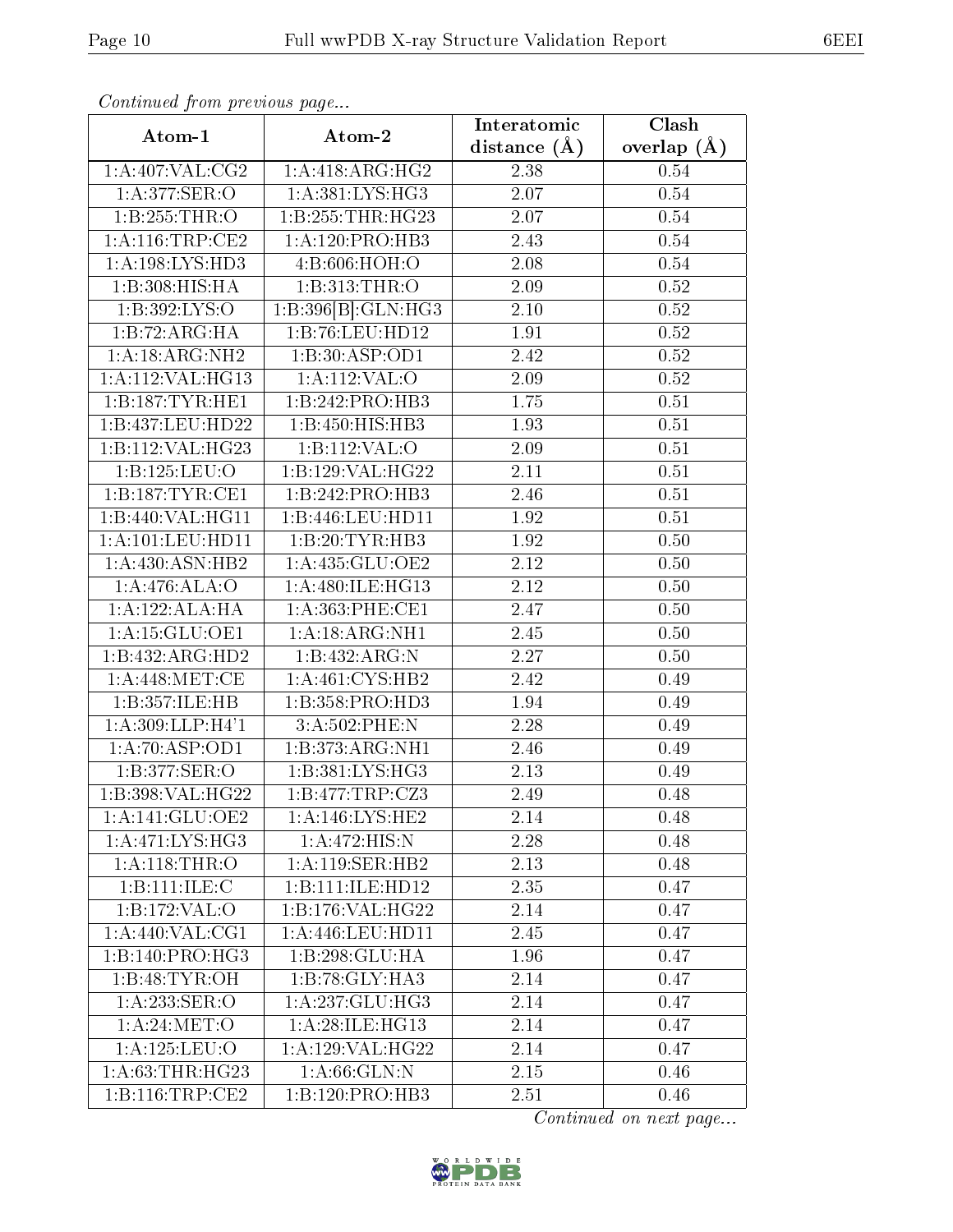| Continuati pom previous page |                                       | Interatomic      | Clash             |
|------------------------------|---------------------------------------|------------------|-------------------|
| Atom-1                       | Atom-2                                | distance $(\AA)$ | overlap $(A)$     |
| 1: A:104: MET:HE2            | 1: A:104: MET:HB3                     | 1.76             | 0.46              |
| 1:A:255:THR:HB               | 1:A:414:LEU:HD23                      | 1.98             | 0.46              |
| 1: A:60: HIS: HB3            | 1:A:61:PRO:HD2                        | 1.96             | 0.46              |
| 1:B:233:SER:O                | 1:B:237:GLU:HG3                       | 2.15             | 0.46              |
| 1: A:97: VAL:O               | $1: A: 101: \overline{\text{LEU:HG}}$ | 2.15             | 0.46              |
| 1: A:116:TRP:HB3             | 4:A:681:HOH:O                         | 2.15             | 0.46              |
| 1:A:369:TRP:NE1              | 1:A:373:ARG:HD2                       | 2.31             | 0.46              |
| 1:A:128:ILE:HD11             | 1:B:50[A]:HIS:HA                      | 1.98             | 0.45              |
| $1:$ A:118:THR:O             | 1:A:119:SER:CB                        | 2.64             | 0.45              |
| 1:B:471:LYS:HG3              | 1:B:472:HIS:N                         | 2.32             | 0.45              |
| 1:B:60:HIS:HB3               | 1:B:61:PRO:HD2                        | 1.99             | $0.\overline{45}$ |
| 1: A:20:TYR:HD2              | 1: A:64:LEU:HD22                      | 1.81             | 0.45              |
| 1:B:104:MET:HE2              | 1:B:104:MET:HB3                       | 1.74             | 0.45              |
| 1:A:417:PHE:CE1              | 1: A:448:MET:HE1                      | 2.52             | 0.45              |
| 1:A:254:SER:HB3              | $1:$ A:453:LEU:HD11                   | 1.99             | 0.45              |
| 1:B:88:PHE:HB2               | $1:B:448:MET:H\overline{G2}$          | 1.99             | 0.45              |
| 1:B:279:ALA:O                | 1:B:306:ASN:HB2                       | 2.17             | 0.44              |
| 1:B:339:LEU:CD2              | 1:B:339:LEU:H                         | 2.30             | 0.44              |
| 1:B:446:LEU:HD22             | 1:B:476:ALA:HB1                       | 1.99             | 0.44              |
| 1:A:140:PRO:HG3              | 1:A:298:GLU:HA                        | 2.00             | 0.44              |
| 1:B:162:LEU:O                | 1:B:166:ILE:HG12                      | 2.18             | 0.44              |
| 1:A:335:ASN:HA               | 1: A: 336: PRO: HD3                   | 1.83             | 0.44              |
| 1:B:476:ALA:O                | 1:B:480:ILE:HG13                      | 2.17             | 0.44              |
| 1: A: 366: LEU: O            | 1: A:370:MET:HG3                      | 2.18             | 0.44              |
| 1: A:289: GLU:HG2            | 1: A:290:TYR:CD2                      | 2.53             | 0.43              |
| 1:A:362:ARG:HD2              | 4:A:640:HOH:O                         | 2.17             | 0.43              |
| 1:B:349:VAL:HG22             | 1:B:350:VAL:N                         | 2.32             | 0.43              |
| 1:B:309:LLP:HE2              | 3:B:502:PHE:CZ                        | 2.52             | 0.43              |
| 1:A:128:ILE:HD11             | 1:B:50[B]:HIS:HA                      | 2.00             | 0.43              |
| 1: A:375: TYR:O              | 1: A:379:THR:HB                       | 2.18             | 0.43              |
| 1:A:440:VAL:HG11             | 1: A:446:LEU:HD11                     | 2.01             | 0.43              |
| 1:A:456:LYS:HG3              | 4:A:617:HOH:O                         | 2.18             | 0.43              |
| 1: A: 111: ILE:C             | 1: A: 111: ILE: HD12                  | 2.39             | 0.43              |
| 1:A:478:LYS:O                | 1: A:482: GLU:HG3                     | 2.19             | 0.43              |
| 1: A:20:TYR:HB3              | 1:B:101:LEU:HD11                      | 2.01             | 0.43              |
| 1:B:190:ASP:HA               | 1:B:212:VAL:CG1                       | 2.49             | 0.42              |
| 4:A:610:HOH:O                | 1:B:198:LYS:HD3                       | 2.18             | 0.42              |
| 1:B:287:CYS:HB2              | 1:B:290:TYR:HD2                       | 1.84             | 0.42              |
| 1: A:66: GLN: HG2            | 1:B:373:ARG:HH22                      | 1.84             | 0.42              |
| 1: A:116:TRP:NE1             | 1:A:120:PRO:HB3                       | 2.35             | 0.42              |
| 1:A:174:ARG:HB2              | 4:A:692:HOH:O                         | 2.19             | 0.41              |

Continued from previous page.

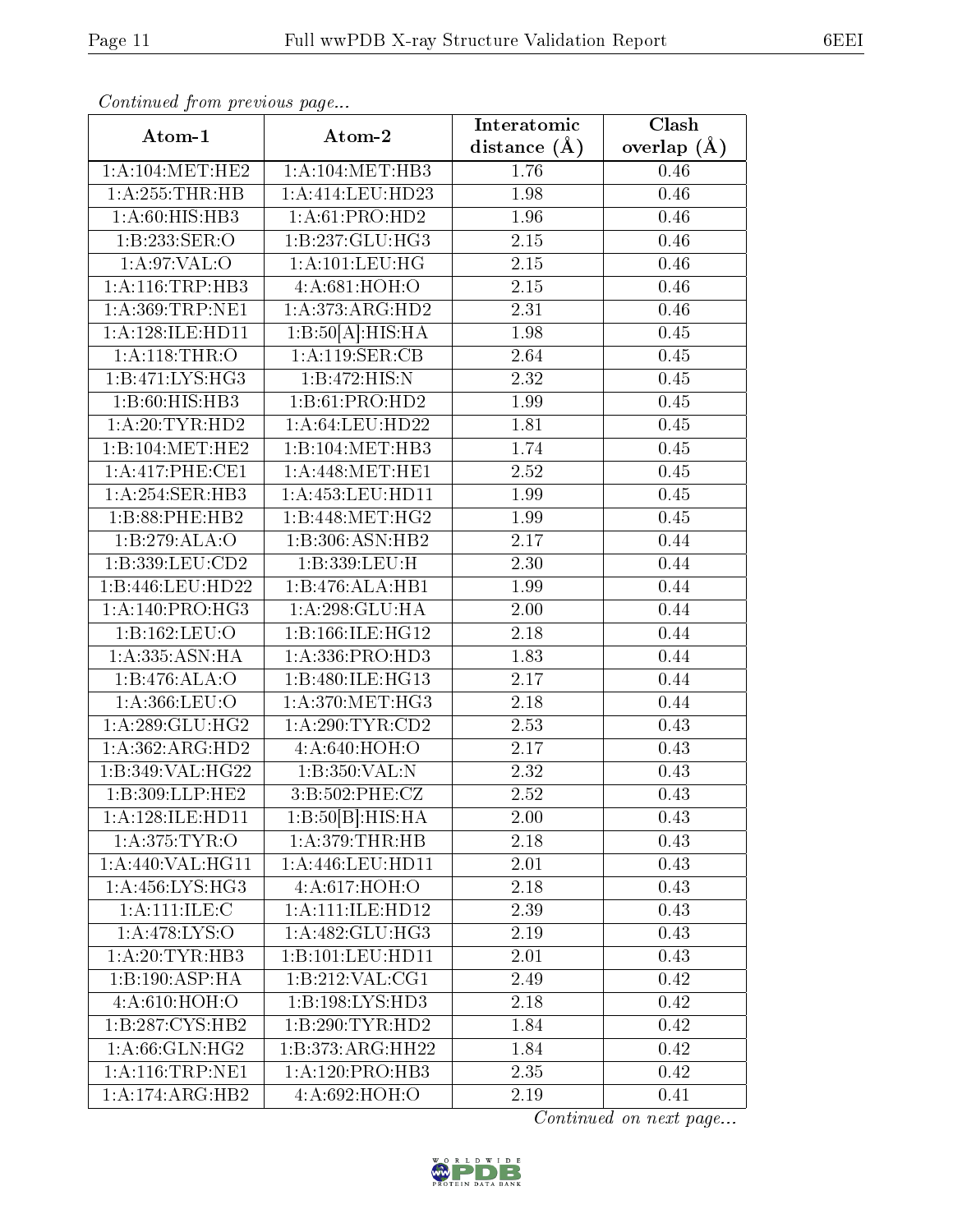| Atom-1              | Atom-2               | Interatomic<br>distance $(\AA)$ | Clash<br>overlap $(\AA)$ |  |
|---------------------|----------------------|---------------------------------|--------------------------|--|
| 1:B:284:ALA:HA      | 1:B:384:ILE:HG21     | 2.02                            | 0.41                     |  |
| 1: A:463: ILE:N     | 1: A: 463: ILE: HD12 | 2.36                            | 0.41                     |  |
| 1:B:116:TRP:CZ2     | 1:B:120:PRO:HB3      | 2.55                            | 0.41                     |  |
| $1: A:88:$ PHE:HB2  | 1: A:448: MET:HG2    | 2.01                            | 0.41                     |  |
| 1:B:190:ASP:HA      | 1:B:212:VAL:HG13     | 2.02                            | 0.41                     |  |
| 1:B:88:PHE:CE2      | 1:B:463:ILE:HD13     | 2.55                            | 0.41                     |  |
| 1:B:315:PHE:HA      | 1:B:316:ASP:HA       | 1.79                            | 0.41                     |  |
| 1:A:315:PHE:HA      | 1:A:316:ASP:HA       | 1.77                            | 0.41                     |  |
| 1: A:448: MET:HE3   | 1: A:461: CYS:HB2    | 2.03                            | 0.41                     |  |
| 1: B:289: GLU: HG2  | 1:B:290:TYR:CD2      | 2.55                            | 0.41                     |  |
| 1: A:349: VAL:HG22  | 1: A:350: VAL: N     | 2.36                            | 0.41                     |  |
| 1: B: 163: VAL: CG1 | 1:B:328:LEU:HD22     | 2.51                            | 0.40                     |  |
| 1:B:118:THR:O       | 1:B:119:SER:CB       | 2.70                            | 0.40                     |  |
| 1:B:123:THR:O       | 1:B:127:MET:HE2      | 2.21                            | 0.40                     |  |
| 1: A: 363: PHE: CD1 | 1: A: 366: LEU: HG   | 2.56                            | 0.40                     |  |
| 1:B:418:ARG:NH1     | 1:B:456:LYS:HD3      | 2.37                            | 0.40                     |  |
| 1:B:478:LYS:O       | 1:B:482:GLU:HG3      | 2.21                            | 0.40                     |  |

Continued from previous page...

There are no symmetry-related clashes.

### 5.3 Torsion angles (i)

#### 5.3.1 Protein backbone (i)

In the following table, the Percentiles column shows the percent Ramachandran outliers of the chain as a percentile score with respect to all X-ray entries followed by that with respect to entries of similar resolution.

The Analysed column shows the number of residues for which the backbone conformation was analysed, and the total number of residues.

| Mol | Chain | Analysed                                   | Favoured   Allowed   Outliers |           |          | Percentiles |             |
|-----|-------|--------------------------------------------|-------------------------------|-----------|----------|-------------|-------------|
|     |       | $463/490 (94\%)$   $445 (96\%)$   17 (4\%) |                               |           | $1(0\%)$ |             | 44          |
|     |       | $466/490$ $(95\%)$   $452$ $(97\%)$        |                               | $12(3\%)$ | $2(0\%)$ | 34          | 30          |
| All | All   | $929/980$ $(95\%)$   897 $(97\%)$          |                               | $29(3\%)$ | $3(0\%)$ |             | $\sqrt{37}$ |

All (3) Ramachandran outliers are listed below:

| Mol     | Chain | $\mid$ Res | ype<br>Œ. |  |  |  |
|---------|-------|------------|-----------|--|--|--|
|         |       |            |           |  |  |  |
| ------- |       |            |           |  |  |  |

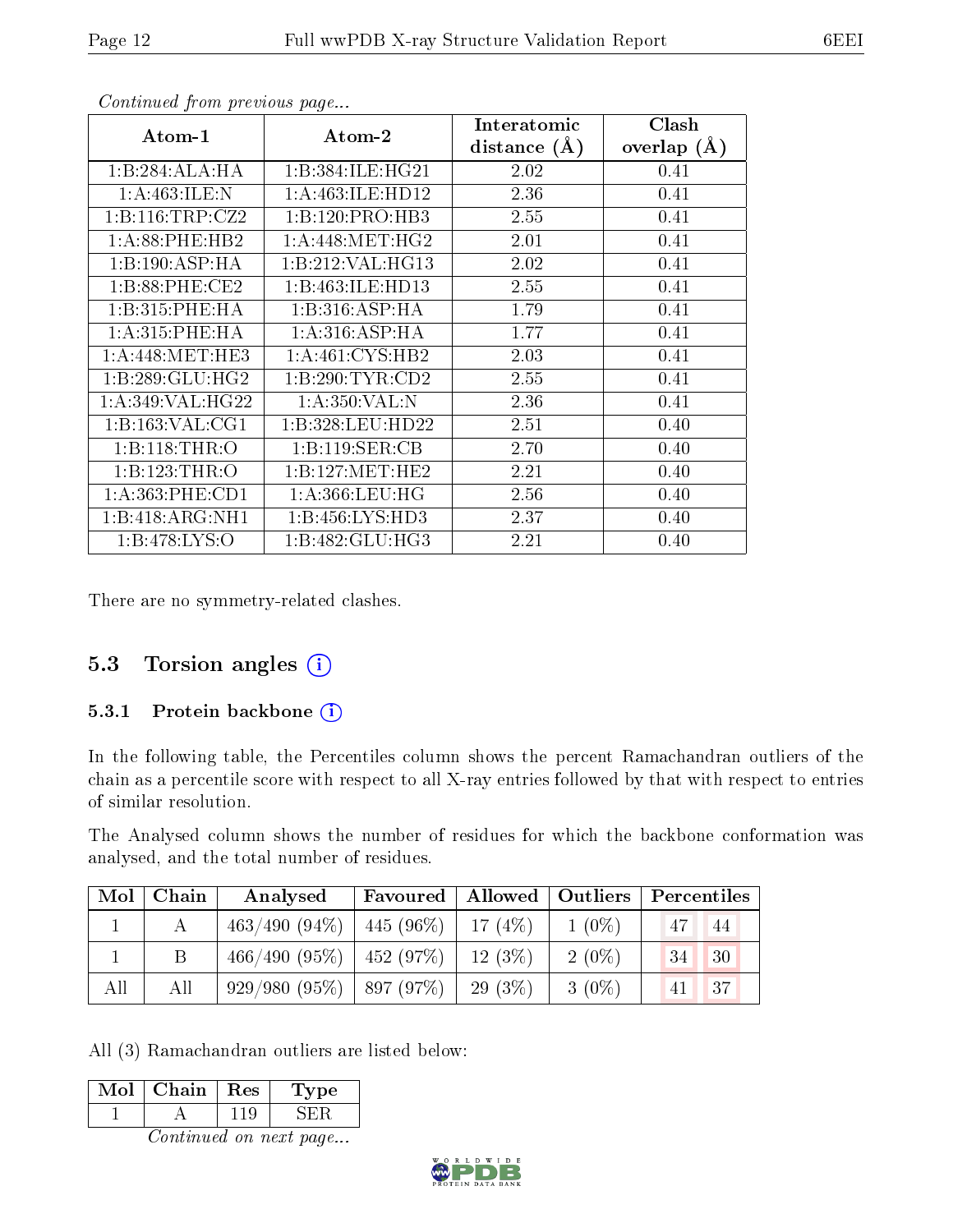Continued from previous page...

| Mol | Chain | Res | Type |
|-----|-------|-----|------|
|     |       | 119 |      |
|     |       |     | 41 A |

#### 5.3.2 Protein sidechains  $(i)$

In the following table, the Percentiles column shows the percent sidechain outliers of the chain as a percentile score with respect to all X-ray entries followed by that with respect to entries of similar resolution.

The Analysed column shows the number of residues for which the sidechain conformation was analysed, and the total number of residues.

| Mol | Chain | Analysed         | Rotameric   Outliers |          | Percentiles |       |  |
|-----|-------|------------------|----------------------|----------|-------------|-------|--|
|     |       | $403/419$ (96\%) | 400 $(99\%)$         | $3(1\%)$ | 84          | 88    |  |
|     |       | 406/419(97%)     | 404 $(100\%)$        | $2(0\%)$ |             | 88 92 |  |
| All | All   | $809/838(96\%)$  | 804 (99%)            | $5(1\%)$ | 86          | 90    |  |

All (5) residues with a non-rotameric sidechain are listed below:

| Mol | Chain | Res | <b>Type</b> |
|-----|-------|-----|-------------|
|     |       | 175 | <b>SER</b>  |
|     |       | 206 | <b>HIS</b>  |
|     |       | 363 | <b>PHE</b>  |
|     |       | 117 | VAL         |
|     |       | 363 | PHE         |

Some sidechains can be flipped to improve hydrogen bonding and reduce clashes. All (1) such sidechains are listed below:

| Mol | Chain | $+$ Res $+$ | L'ype |
|-----|-------|-------------|-------|
|     |       | u.          |       |

### 5.3.3 RNA (i)

There are no RNA molecules in this entry.

## 5.4 Non-standard residues in protein, DNA, RNA chains  $(i)$

2 non-standard protein/DNA/RNA residues are modelled in this entry.

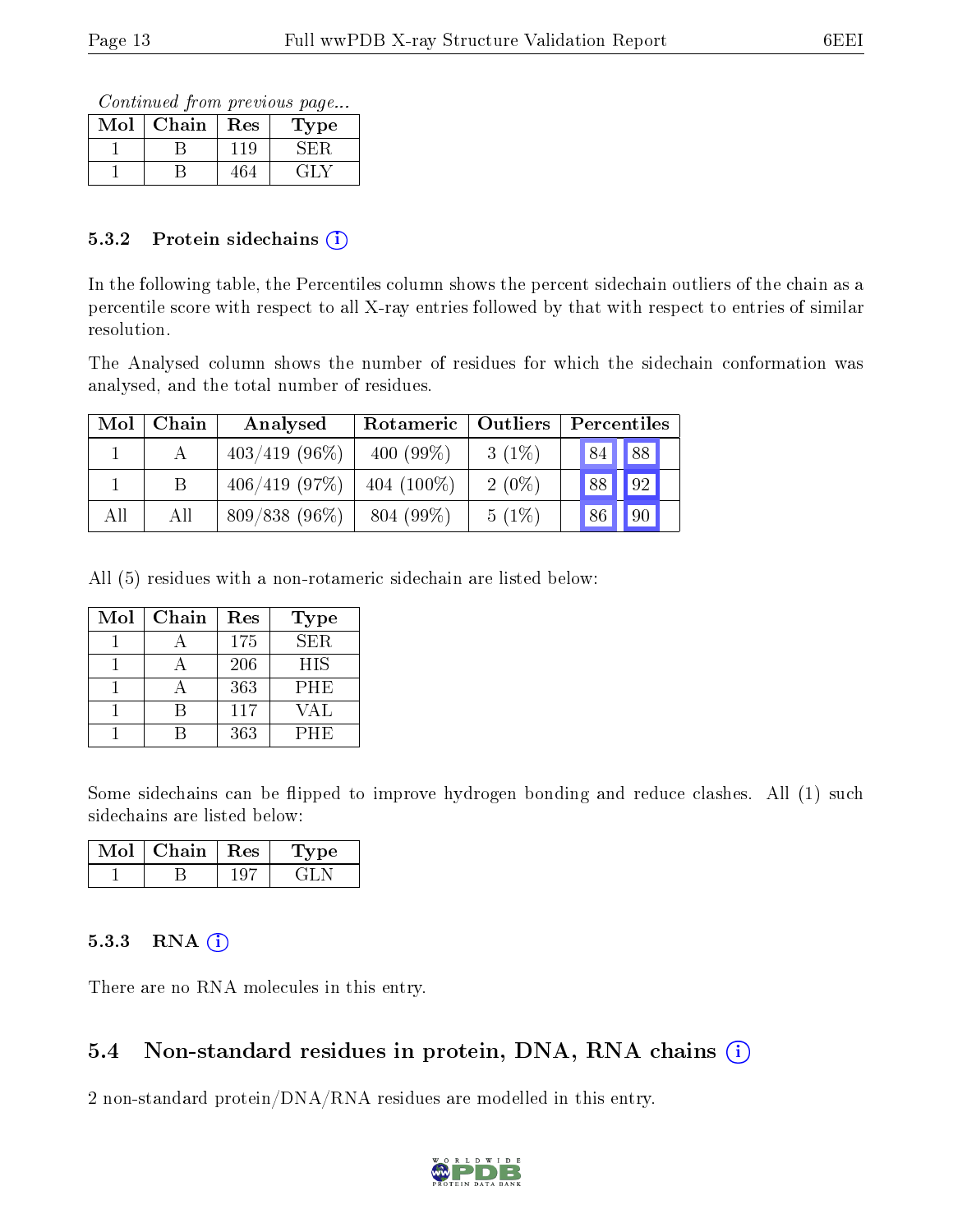In the following table, the Counts columns list the number of bonds (or angles) for which Mogul statistics could be retrieved, the number of bonds (or angles) that are observed in the model and the number of bonds (or angles) that are dened in the Chemical Component Dictionary. The Link column lists molecule types, if any, to which the group is linked. The Z score for a bond length (or angle) is the number of standard deviations the observed value is removed from the expected value. A bond length (or angle) with  $|Z| > 2$  is considered an outlier worth inspection. RMSZ is the root-mean-square of all Z scores of the bond lengths (or angles).

| Mol |  | $\mid$ Type $\mid$ Chain $\mid$ Res |     | Link |            | Bond lengths |             |          | Bond angles |                             |
|-----|--|-------------------------------------|-----|------|------------|--------------|-------------|----------|-------------|-----------------------------|
|     |  |                                     |     |      | Counts     | RMSZ         | # $ Z  > 2$ | Counts   | RMSZ        | # $ Z  > 2$                 |
|     |  |                                     | 309 |      | 23, 24, 25 | 2.63         | 6(26%)      | 25,32,34 | 1.49        | $5(20\%)$                   |
|     |  |                                     | 309 |      | 23, 24, 25 | 2.67         | $7(30\%)$   | 25,32,34 | 1.28        | $(16\%)$<br>$\vert 4 \vert$ |

In the following table, the Chirals column lists the number of chiral outliers, the number of chiral centers analysed, the number of these observed in the model and the number defined in the Chemical Component Dictionary. Similar counts are reported in the Torsion and Rings columns. '-' means no outliers of that kind were identified.

| Mol |  |     | $\vert$ Type $\vert$ Chain $\vert$ Res $\vert$ Link $\vert$ Chirals | <b>Torsions</b>      | Rings |
|-----|--|-----|---------------------------------------------------------------------|----------------------|-------|
|     |  | 309 | and the contract of                                                 | $9/16/17/19$ 0/1/1/1 |       |
|     |  | 309 | $\sim$                                                              | $9/16/17/19$ 0/1/1/1 |       |

All (13) bond length outliers are listed below:

| Mol | Chain | Res | <b>Type</b> | Atoms                  | Z       | Observed $(A)$ | Ideal(A) |
|-----|-------|-----|-------------|------------------------|---------|----------------|----------|
| 1   | A     | 309 | LLP         | C4-C4'                 | 8.41    | 1.62           | 1.46     |
| 1   | Β     | 309 | LLP         | $C4-C4'$               | 8.07    | 1.62           | 1.46     |
| 1   | A     | 309 | LLP         | $C4'$ -NZ              | 5.04    | 1.44           | 1.27     |
| 1   | В     | 309 | LLP         | $C4'$ -NZ              | 4.89    | 1.43           | 1.27     |
| 1   | Β     | 309 | LLP         | $C2$ <sup>-</sup> $C2$ | 3.79    | 1.56           | 1.50     |
| 1   | В     | 309 | LLP         | $C4-C5$                | $-3.77$ | 1.37           | 1.42     |
| 1   | А     | 309 | LLP         | $C2$ <sup>-</sup> $C2$ | 3.73    | 1.56           | 1.50     |
| 1   | А     | 309 | LLP         | $C4-C5$                | $-3.63$ | 1.37           | 1.42     |
| 1   | В     | 309 | LLP         | $C6-N1$                | 3.25    | 1.41           | 1.34     |
| 1   | А     | 309 | LLP         | $C6-N1$                | 3.22    | 1.41           | 1.34     |
|     | А     | 309 | LLP         | $C5$ ' $-C5$           | 2.47    | 1.57           | 1.50     |
| 1   | В     | 309 | LLP         | $C5$ - $C5$            | 2.40    | 1.57           | 1.50     |
|     | А     | 309 | LLP         | $C3-C2$                | 2.15    | 1.43           | 1.40     |

All (9) bond angle outliers are listed below:

| $\mid$ Mol $\mid$ Chain $\mid$ Res $\mid$ Type $\mid$ |  | Atoms                           | $\mid$ Observed $({}^o)$ $\mid$ Ideal $({}^o)$ |        |
|-------------------------------------------------------|--|---------------------------------|------------------------------------------------|--------|
|                                                       |  | $309$   LLP   C4-C4'-NZ   -3.74 | 107-15                                         | 124.31 |

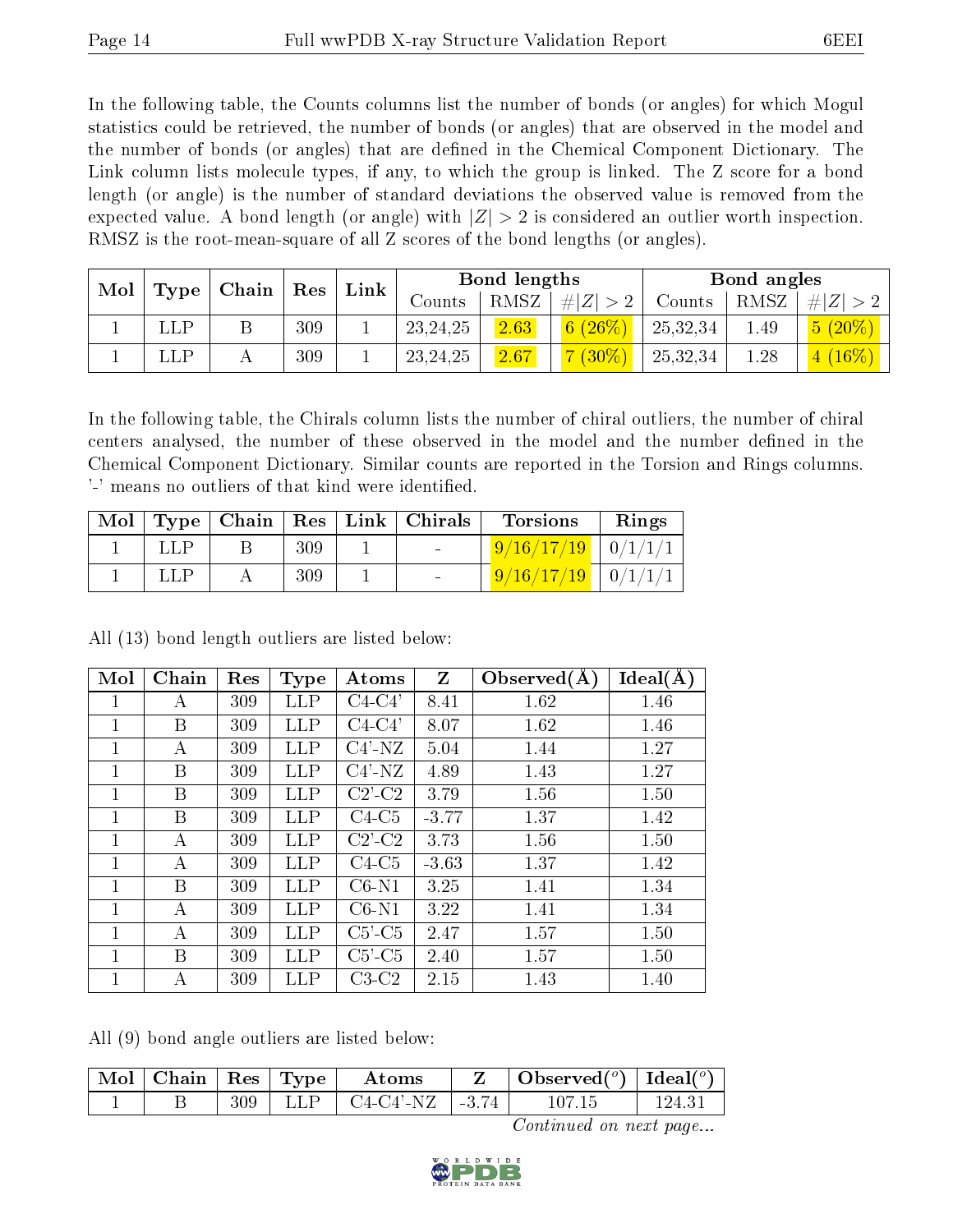|--|

| Mol | Chain | Res | Type       | Atoms                         | $\mathbf{Z}$ | Observed $(°)$ | Ideal $(°)$ |
|-----|-------|-----|------------|-------------------------------|--------------|----------------|-------------|
|     | А     | 309 | LLP        | $C4-C4'$ -NZ                  | $-3.20$      | 109.61         | 124.31      |
|     | В     | 309 | <b>LLP</b> | $CE-NZ-C4'$                   | $-2.77$      | 110.39         | 118.90      |
|     | В     | 309 | <b>LLP</b> | $C3-C4-C5$                    | 2.76         | 120.38         | 118.26      |
|     | А     | 309 | <b>LLP</b> | $CE-NZ-C4'$                   | $-2.50$      | 111.22         | 118.90      |
|     | А     | 309 | <b>LLP</b> | $C3-C4-C5$                    | 2.18         | 119.93         | 118.26      |
|     | В     | 309 | <b>LLP</b> | $C2$ <sup>-</sup> $C2$ - $N1$ | 2.06         | 121.69         | 117.67      |
|     | А     | 309 | LLP        | $C5-C6-N1$                    | $-2.01$      | 120.47         | 123.82      |
|     | В     | 309 | LLP        | $OP3-P-OP4$                   | 2.00         | 112.06         | 106.73      |

Continued from previous page...

There are no chirality outliers.

| Mol            | Chain | $\operatorname{Res}% \left( \mathcal{N}\right) \equiv\operatorname{Res}(\mathcal{N}_{0},\mathcal{N}_{0})$ | Type       | $\rm{Atoms}$              |
|----------------|-------|-----------------------------------------------------------------------------------------------------------|------------|---------------------------|
| 1              | Β     | 309                                                                                                       | LLP        | $C5'$ -OP4-P-OP2          |
| $\mathbf{1}$   | Β     | 309                                                                                                       | LLP        | $C5'$ -OP4-P-OP3          |
| $\mathbf{1}$   | А     | 309                                                                                                       | LLP        | $C5'$ -OP4-P-OP2          |
| 1              | A     | 309                                                                                                       | LLP        | $C5$ '-OP4-P-OP3          |
| $\mathbf{1}$   | B     | 309                                                                                                       | <b>LLP</b> | $C4-C4'$ -NZ-CE           |
| 1              | А     | 309                                                                                                       | LLP        | $C4-C4'$ -NZ-CE           |
| $\mathbf 1$    | B     | 309                                                                                                       | LLP        | $CG$ - $CD$ - $CE$ - $NZ$ |
| 1              | А     | 309                                                                                                       | LLP        | $CG$ - $CD$ - $CE$ - $NZ$ |
| $\mathbf{1}$   | B     | 309                                                                                                       | LLP        | $C5-C4-C4'$ -NZ           |
| $\mathbf{1}$   | А     | 309                                                                                                       | LLP        | C5-C4-C4'-NZ              |
| $\overline{1}$ | B     | 309                                                                                                       | LLP        | $C3-C4-C4'$ -NZ           |
| $\mathbf 1$    | А     | 309                                                                                                       | <b>LLP</b> | C3-C4-C4'-NZ              |
| $\mathbf 1$    | B     | 309                                                                                                       | LLP        | C-CA-CB-CG                |
| 1              | В     | 309                                                                                                       | LLP        | $C5'$ -OP4-P-OP1          |
| 1              | А     | 309                                                                                                       | LLP        | $C5'$ -OP4-P-OP1          |
| 1              | В     | 309                                                                                                       | LLP        | $CD$ - $CE$ -NZ- $C4$ '   |
| 1              | А     | 309                                                                                                       | LLP        | CD-CE-NZ-C4'              |
| $\mathbf{1}$   | А     | 309                                                                                                       | LLP        | C-CA-CB-CG                |

All (18) torsion outliers are listed below:

There are no ring outliers.

2 monomers are involved in 2 short contacts:

|  |  | Mol   Chain   Res   Type   Clashes   Symm-Clashes |
|--|--|---------------------------------------------------|
|  |  |                                                   |
|  |  |                                                   |

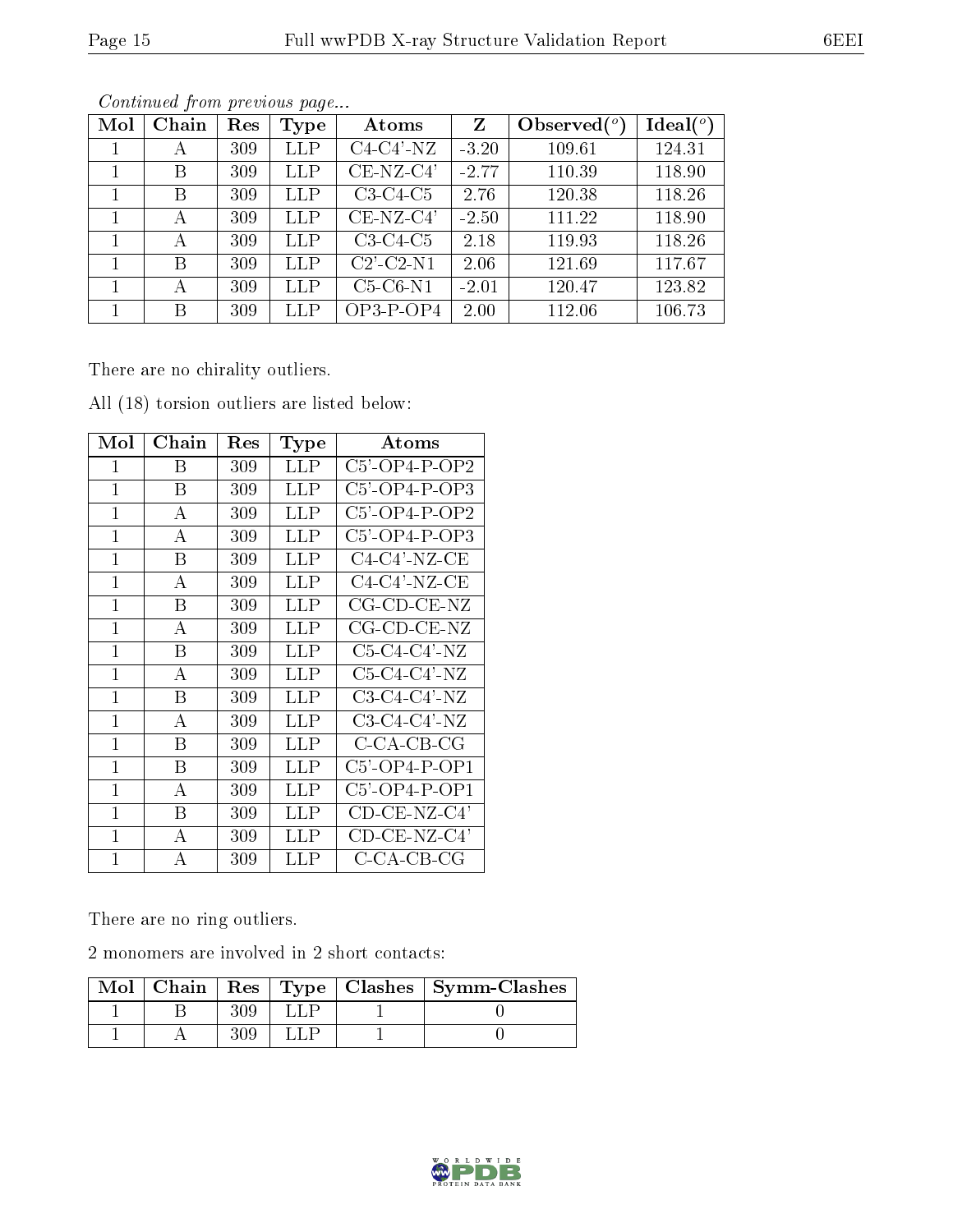### 5.5 Carbohydrates (i)

There are no monosaccharides in this entry.

### 5.6 Ligand geometry  $(i)$

4 ligands are modelled in this entry.

In the following table, the Counts columns list the number of bonds (or angles) for which Mogul statistics could be retrieved, the number of bonds (or angles) that are observed in the model and the number of bonds (or angles) that are dened in the Chemical Component Dictionary. The Link column lists molecule types, if any, to which the group is linked. The Z score for a bond length (or angle) is the number of standard deviations the observed value is removed from the expected value. A bond length (or angle) with  $|Z| > 2$  is considered an outlier worth inspection. RMSZ is the root-mean-square of all Z scores of the bond lengths (or angles).

| Mol            |                 | ${\mathop{\mathrm{Res}}\nolimits}$ | $\mathbf{Link}$ | Bond lengths             |         |             | Bond angles |            |      |                |
|----------------|-----------------|------------------------------------|-----------------|--------------------------|---------|-------------|-------------|------------|------|----------------|
|                | Type            | Chain                              |                 |                          | Counts  | <b>RMSZ</b> | # $ Z  > 2$ | Counts     | RMSZ | H  Z  <br>$>2$ |
| 3              | PHE             |                                    | 502             | $\blacksquare$           | 9,12,12 | 0.19        |             | 10, 15, 15 | 0.17 |                |
| $\overline{2}$ | SO <sub>4</sub> |                                    | 501             |                          | 4.4.4   | 0.14        |             | 6.6.6      | 0.04 |                |
| 3              | PHE             |                                    | 502             | $\overline{\phantom{a}}$ | 9,12,12 | 0.20        |             | 10, 15, 15 | 0.18 |                |
| ച              | SO <sub>4</sub> |                                    | 501             | $\blacksquare$           | 4.4.4   | 0.13        |             | 6.6.6      | 0.09 |                |

In the following table, the Chirals column lists the number of chiral outliers, the number of chiral centers analysed, the number of these observed in the model and the number defined in the Chemical Component Dictionary. Similar counts are reported in the Torsion and Rings columns. '-' means no outliers of that kind were identified.

| $\text{Mol}$ |     |     |  | Type   Chain   Res   Link   Chirals   Torsions | Rings          |
|--------------|-----|-----|--|------------------------------------------------|----------------|
|              | PHE | 502 |  | 0/4/8/8                                        | $\mid 0/1/1/1$ |
|              | PHF | 502 |  | 2/4/8/8                                        | $\mid 0/1/1/1$ |

There are no bond length outliers.

There are no bond angle outliers.

There are no chirality outliers.

All (2) torsion outliers are listed below:

| $Mol$   Chain   Res   Type |     |            | Atoms        |
|----------------------------|-----|------------|--------------|
|                            | 502 | PHE        | CA-CB-CG-CD1 |
|                            | 502 | <b>PHF</b> | CA-CB-CG-CD2 |

There are no ring outliers.

2 monomers are involved in 2 short contacts:

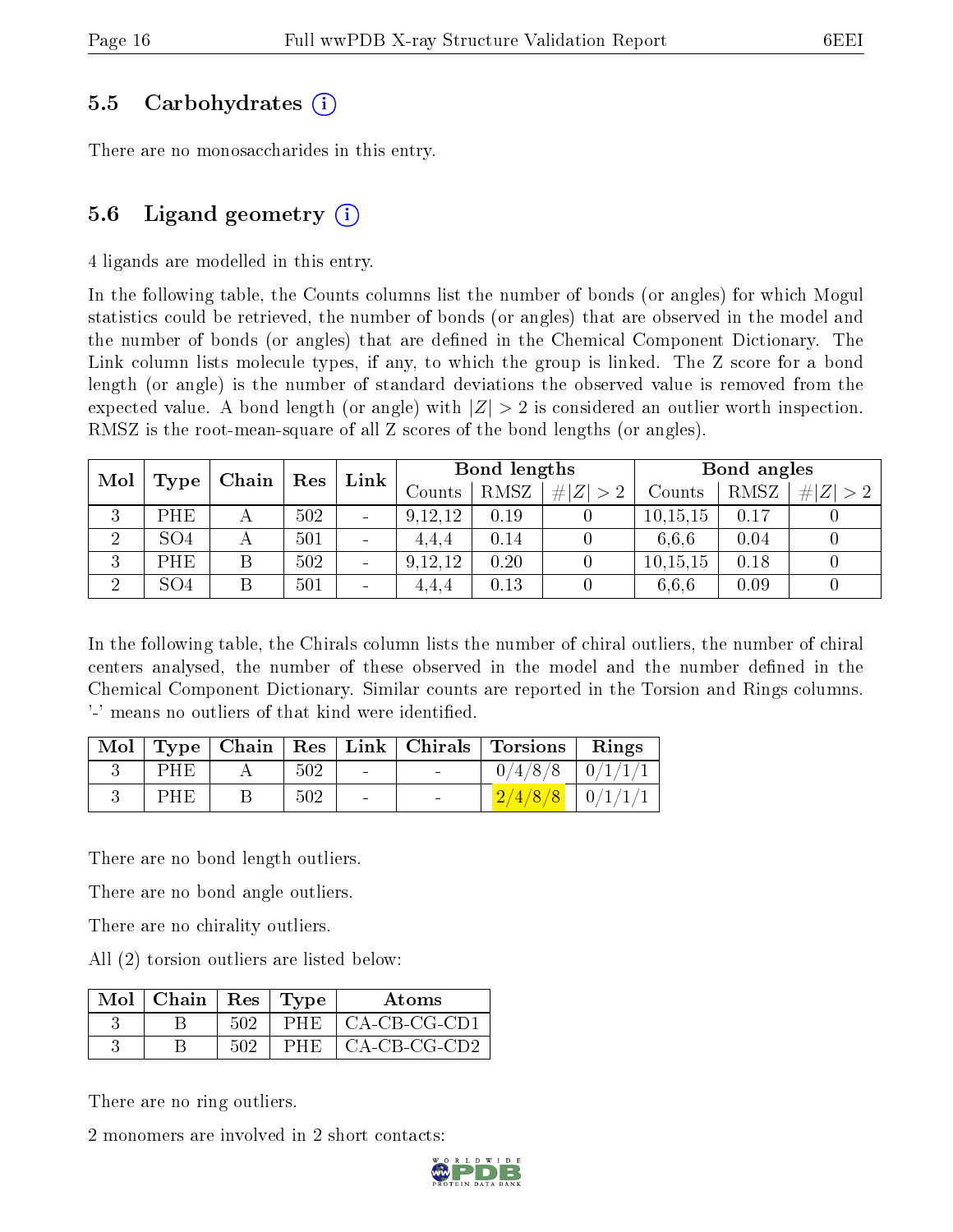|  |    | Mol   Chain   Res   Type   Clashes   Symm-Clashes |
|--|----|---------------------------------------------------|
|  | нн |                                                   |
|  | нн |                                                   |

## 5.7 [O](https://www.wwpdb.org/validation/2017/XrayValidationReportHelp#nonstandard_residues_and_ligands)ther polymers (i)

There are no such residues in this entry.

### 5.8 Polymer linkage issues (i)

There are no chain breaks in this entry.

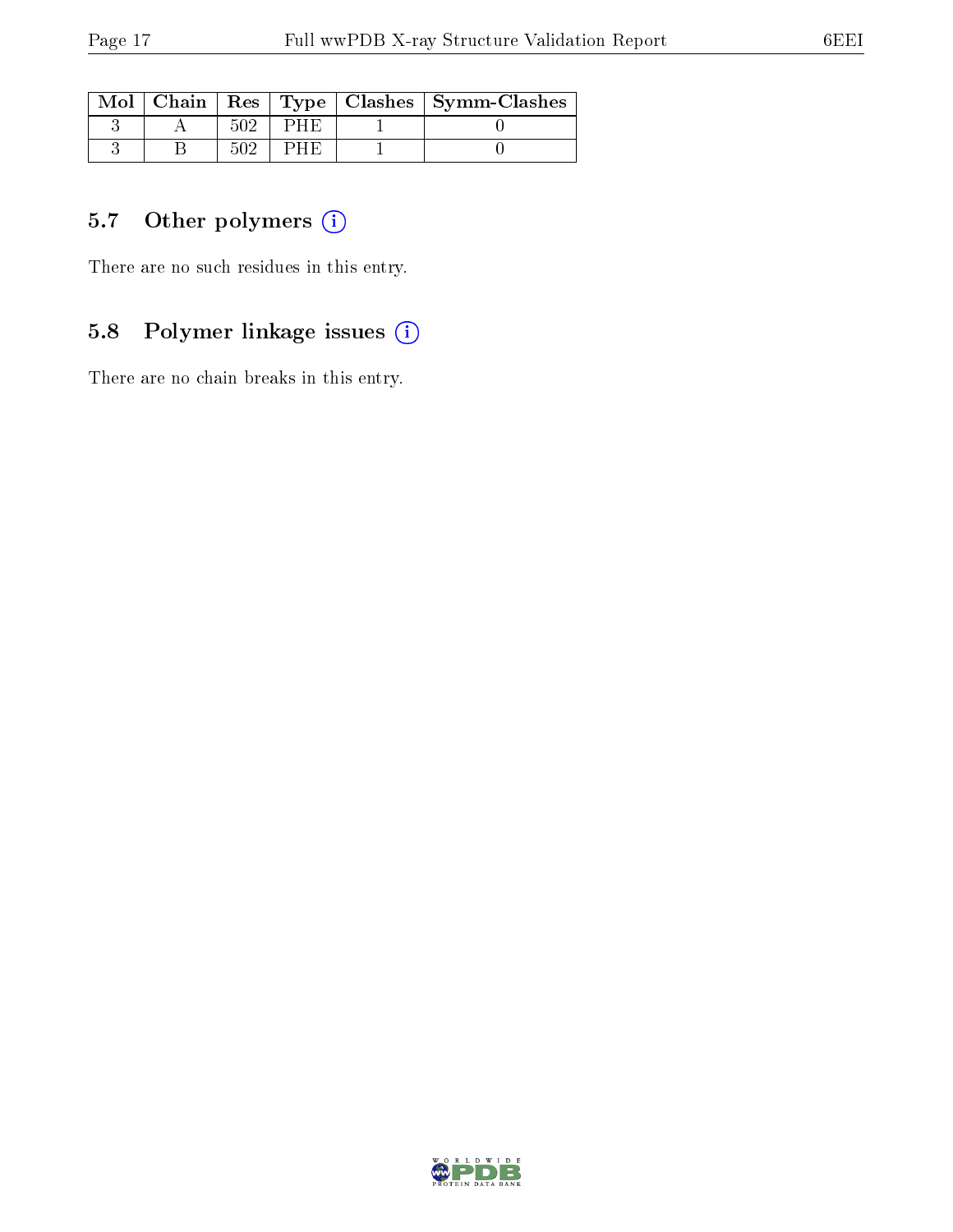# 6 Fit of model and data  $(i)$

## 6.1 Protein, DNA and RNA chains  $(i)$

In the following table, the column labelled  $#RSRZ> 2'$  contains the number (and percentage) of RSRZ outliers, followed by percent RSRZ outliers for the chain as percentile scores relative to all X-ray entries and entries of similar resolution. The OWAB column contains the minimum, median,  $95<sup>th</sup>$  percentile and maximum values of the occupancy-weighted average B-factor per residue. The column labelled ' $Q< 0.9$ ' lists the number of (and percentage) of residues with an average occupancy less than 0.9.

| Mol | Chain | Analysed        | ${ <\hspace{-1.5pt}{\mathrm{RSRZ}} \hspace{-1.5pt}>}$ | $\#\text{RSRZ}\text{>2}$ |    | $OWAB(A^2)$        | $\rm Q\textcolor{black}{<}0.9$ |
|-----|-------|-----------------|-------------------------------------------------------|--------------------------|----|--------------------|--------------------------------|
|     |       | $465/490(94\%)$ | 0.40                                                  | $11(2\%)$ 59             | 57 | $+35, 57, 85, 106$ |                                |
|     |       | 470/490(95%)    | 0.66                                                  | $135(7%)$ 14 13 1        |    | 34, 60, 98, 170    |                                |
| All | All   | $935/980(95\%)$ | 0.53                                                  | $46(4\%)$<br>29          | 28 | $-34, 58, 91, 170$ |                                |

All (46) RSRZ outliers are listed below:

| Mol            | Chain                   | Res | Type                      | $\rm RSRZ$ |
|----------------|-------------------------|-----|---------------------------|------------|
| $\mathbf{1}$   | Β                       | 338 | PHE                       | 12.6       |
| $\overline{1}$ | Β                       | 339 | LEU                       | 11.3       |
| $\overline{1}$ | Β                       | 337 | GLU                       | $7.2\,$    |
| $\mathbf{1}$   | $\boldsymbol{B}$        | 336 | PRO                       | $5.9\,$    |
| $\overline{1}$ | $\overline{\mathrm{B}}$ | 349 | $\overline{\text{VAL}}$   | 4.2        |
| $\overline{1}$ | $\boldsymbol{B}$        | 425 | GLU                       | 4.1        |
| $\overline{1}$ | $\boldsymbol{B}$        | 398 | <b>VAL</b>                | 4.0        |
| $\overline{1}$ | $\boldsymbol{B}$        | 488 | <b>LEU</b>                | $3.9\,$    |
| $\overline{1}$ | $\overline{B}$          | 424 | ASP                       | 3.7        |
| $\overline{1}$ | $\overline{\mathrm{B}}$ | 402 | PRO                       | 3.6        |
| $\overline{1}$ | $\boldsymbol{A}$        | 336 | <b>PRO</b>                | 3.6        |
| $\overline{1}$ | $\overline{A}$          | 348 | <b>LEU</b>                | 3.4        |
| $\overline{1}$ | $\overline{\mathrm{B}}$ | 486 | <b>TYR</b>                | 3.3        |
| $\overline{1}$ | $\, {\bf B}$            | 394 | PHE                       | 3.1        |
| $\overline{1}$ | $\overline{\mathrm{B}}$ | 348 | <b>LEU</b>                | 3.0        |
| $\mathbf{1}$   | $\boldsymbol{B}$        | 485 | <b>SER</b>                | $3.0\,$    |
| $\overline{1}$ | $\overline{\mathrm{B}}$ | 230 | $\overline{\mathrm{GLU}}$ | 2.9        |
| $\overline{1}$ | $\overline{B}$          | 434 | $\rm{ARG}$                | 2.9        |
| $\overline{1}$ | $\boldsymbol{B}$        | 445 | <b>LYS</b>                | $2.9\,$    |
| $\mathbf{1}$   | $\boldsymbol{B}$        | 477 | TRP                       | 2.8        |
| $\overline{1}$ | $\boldsymbol{B}$        | 476 | $\overline{\rm ALA}$      | 2.8        |
| $\overline{1}$ | Β                       | 406 | $\overline{\textrm{LE}}$  | $2.8\,$    |
| $\overline{1}$ | $\boldsymbol{B}$        | 40  | <b>VAL</b>                | $2.6\,$    |
| $\overline{1}$ | Β                       | 437 | LEU                       | 2.5        |

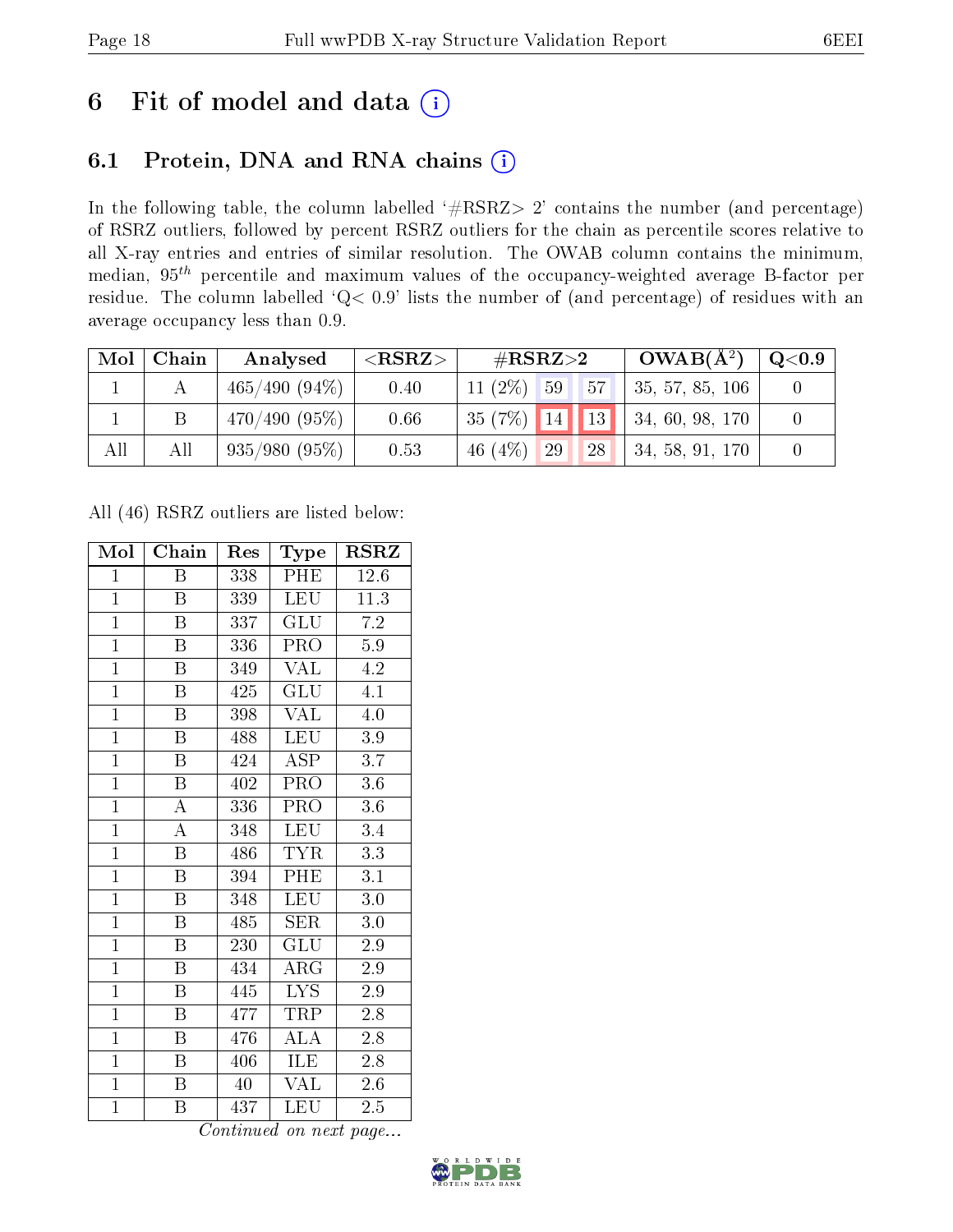| Mol            | Chain                   | Res | Type                    | <b>RSRZ</b>      |
|----------------|-------------------------|-----|-------------------------|------------------|
| $\mathbf{1}$   | B                       | 393 | <b>GLU</b>              | 2.5              |
| $\mathbf{1}$   | Β                       | 400 | <b>GLN</b>              | 2.4              |
| $\overline{1}$ | $\boldsymbol{A}$        | 310 | TRP                     | $2.\overline{4}$ |
| $\overline{1}$ | $\boldsymbol{A}$        | 335 | <b>ASN</b>              | 2.4              |
| $\overline{1}$ | $\overline{\mathrm{B}}$ | 69  | $\overline{\rm ASP}$    | 2.4              |
| $\mathbf{1}$   | B                       | 403 | <b>ASN</b>              | 2.4              |
| $\overline{1}$ | B                       | 404 | PHE                     | 2.3              |
| $\overline{1}$ | $\boldsymbol{B}$        | 430 | <b>ASN</b>              | 2.3              |
| $\overline{1}$ | $\boldsymbol{B}$        | 73  | <b>ALA</b>              | 2.2              |
| $\overline{1}$ | Β                       | 335 | <b>ASN</b>              | 2.1              |
| $\mathbf{1}$   | A                       | 239 | <b>GLY</b>              | 2.1              |
| $\overline{1}$ | Β                       | 444 | <b>GLY</b>              | 2.1              |
| $\overline{1}$ | $\boldsymbol{B}$        | 20  | <b>TYR</b>              | 2.1              |
| $\mathbf{1}$   | Β                       | 408 | THR                     | 2.1              |
| $\overline{1}$ | $\overline{\rm A}$      | 8   | VAL                     | 2.1              |
| $\overline{1}$ | B                       | 397 | <b>LEU</b>              | 2.1              |
| $\overline{1}$ | $\overline{\rm A}$      | 428 | $\overline{\text{LYS}}$ | 2.1              |
| $\overline{1}$ | $\overline{\rm A}$      | 439 | ALA                     | 2.0              |
| $\mathbf{1}$   | $\overline{A}$          | 411 | ILE                     | 2.0              |
| $\overline{1}$ | A                       | 488 | LEU                     | 2.0              |
| $\mathbf{1}$   | B                       | 487 | <b>LEU</b>              | 2.0              |
| $\overline{1}$ | A                       | 75  | ILE                     | 2.0              |

Continued from previous page...

### 6.2 Non-standard residues in protein, DNA, RNA chains  $(i)$

In the following table, the Atoms column lists the number of modelled atoms in the group and the number defined in the chemical component dictionary. The B-factors column lists the minimum, median,  $95<sup>th</sup>$  percentile and maximum values of B factors of atoms in the group. The column labelled  $Q < 0.9$ ' lists the number of atoms with occupancy less than 0.9.

| Mol |  |     |       |      |      | Type   Chain   Res   Atoms   RSCC   RSR   B-factors $(\AA^2)$   Q<0.9 |  |
|-----|--|-----|-------|------|------|-----------------------------------------------------------------------|--|
|     |  | 309 | 24/25 | 0.86 | 0.21 | 49,66,71,73                                                           |  |
|     |  | 309 | 24/25 | 0.89 | 0.19 | 42,63,67,68                                                           |  |

### 6.3 Carbohydrates (i)

There are no monosaccharides in this entry.